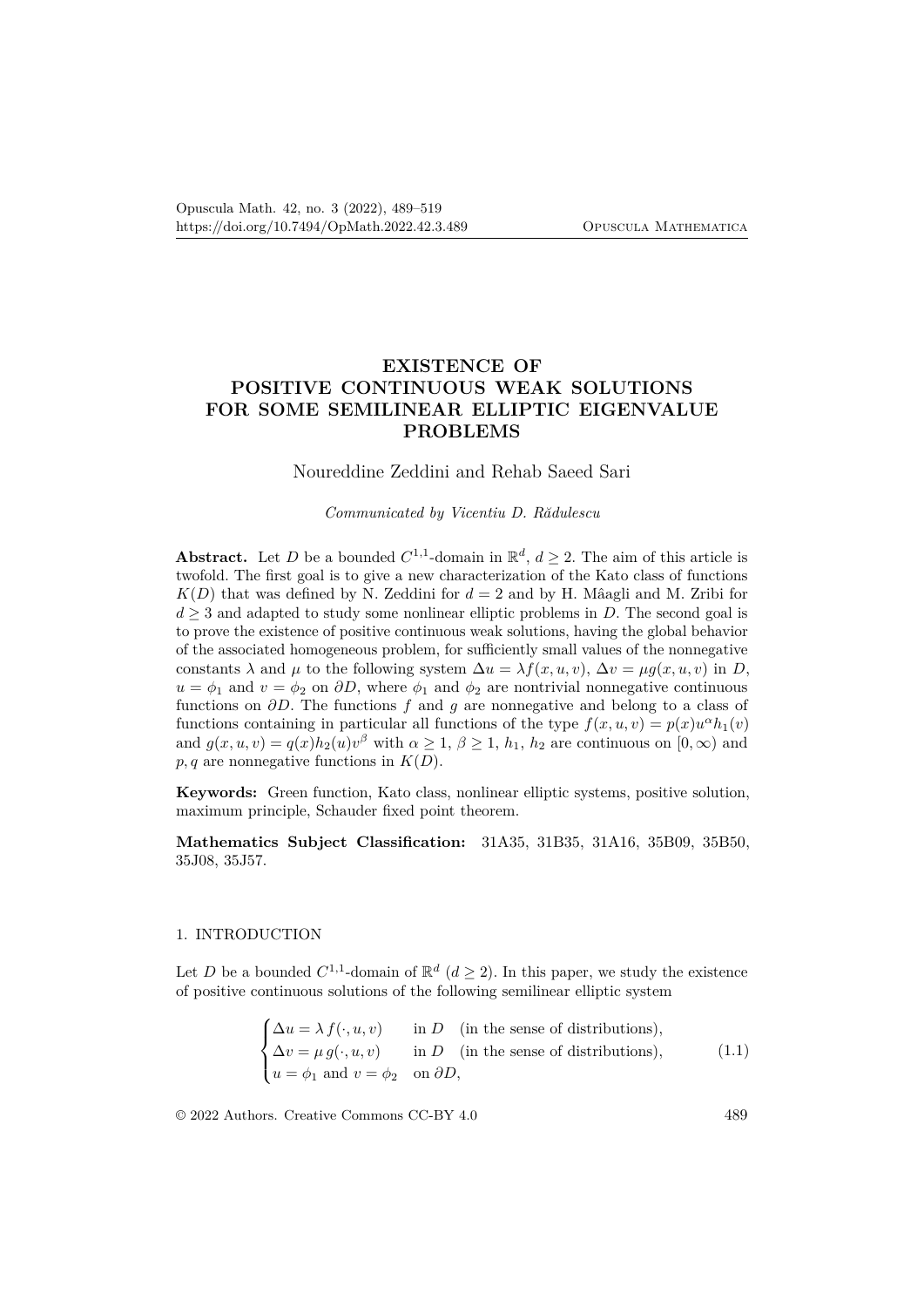where  $\phi_1, \phi_2$  are two nontrivial nonnegative continuous functions on the boundary  $\partial D$ ,  $\lambda \geq 0$ ,  $\mu \geq 0$  and  $f, g$  are two nontrivial nonnegative functions defined on  $D \times [0,\infty) \times [0,\infty)$ . This problem was investigated, recently, in particular cases of nonlinearities  $f, g$  by many authors (see for example  $[2, 6, 11, 19]$  and the references therein). In [11], the authors considered the particular case where  $f(x, u, v) = p(x)g_1(v)$ and  $g(x, u, v) = q(x) f_2(u)$ , where  $f_2, g_1$  are nonnegative continuous functions that are both nondecreasing or both non-increasing and  $p$ ,  $q$  are nonnegative measurable functions belonging to the Kato class  $K(D)$  introduced and studied in [20] for  $d = 2$ and in [15] for  $d \geq 3$ . Under some conditions on  $\phi_1$  and  $\phi_2$ , the existence of positive continuous solutions having the global behavior of the associated homogeneous system is established. System (1.1) has been also studied in [2] for the particular cases  $f(x, u, v) = p(x)u^{\alpha}v^{r}$  and  $g(x, u, v) = q(x)u^{s}v^{\beta}$ , where  $\alpha \geq 1, \beta \geq 1, r \geq 0, s \geq 0$ and  $p, q$  are two nonnegative measurable functions that belong to the class  $K(D)$ . In [19], the author considered the case where the nonnegative nonlinearities *f* and *g* are both nondecreasing with respect to the second and the third variables or both non increasing with respect to the second and the third variables and such that for each  $c_1, c_2 > 0$  the functions  $f(\cdot, c_1, c_2)$  and  $g(\cdot, c_1, c_2)$  are in the class  $K(D)$ . Under a condition of positivity of two constants defined by means of  $f$ ,  $g$ ,  $\phi_1$ ,  $\phi_2$  and exploiting the monotonicity assumption of *f* and *g*, the author extends the results of [11] by proving the existence of positive continuous solutions for (1.1). This also was done by investigating the properties of the Kato class *K*(*D*).

Our aim in this paper is twofold. The first goal is to give a new characterization of the Kato class  $K(D)$  as it will be stated in Theorem 2.2 in the sequel. This explains in a certain manner the optimality of the 3G-inequality (2*.*4), satisfied by the Green function and established in [13] and [17]. The second goal is to extend the results of [2, 11, 19] to a class of nonlinearities *f* and *g* including in particular those where *f* is nondecreasing with respect to *u* but not necessarily monotone with respect to *v* and *g* is nondecreasing with respect to *v* but not necessarily monotone with respect to *u*. The proof will differs from those in [11] and [19]. Namely, we will establish and exploit an existence result of a positive continuous solution for the problem

$$
\begin{cases} \Delta u = \lambda f(x, u) & \text{in } D \quad \text{(in the sense of distributions)}, \\ u = \phi & \text{on } \partial D, \end{cases}
$$
 (1.2)

where  $\lambda \geq 0$ ,  $\phi$  is a nontrivial nonnegative continuous function on  $\partial D$  and the function *f* belongs to a class of functions containing in particular those of the form  $p(x)u^{\alpha}$ with  $\alpha \geq 1$  and this will be an extension of the results of [18] established, for  $d \geq 3$ , in the case where the variables are separated and  $f(x, u) = p(x)h(u)$ .

We note that different types of weak solutions for problems that are more general than (1.2) can be defined and existence results for these solutions can established by different methods such as variational methods or topological methods (see [12, 16]), or via global invertibility (see [4]). These problems are also treated in the case of the lack of compactness (see [10]). Here we restrict ourselves to the case of continuous weak solutions combining topological and approximation methods and potential theory tools.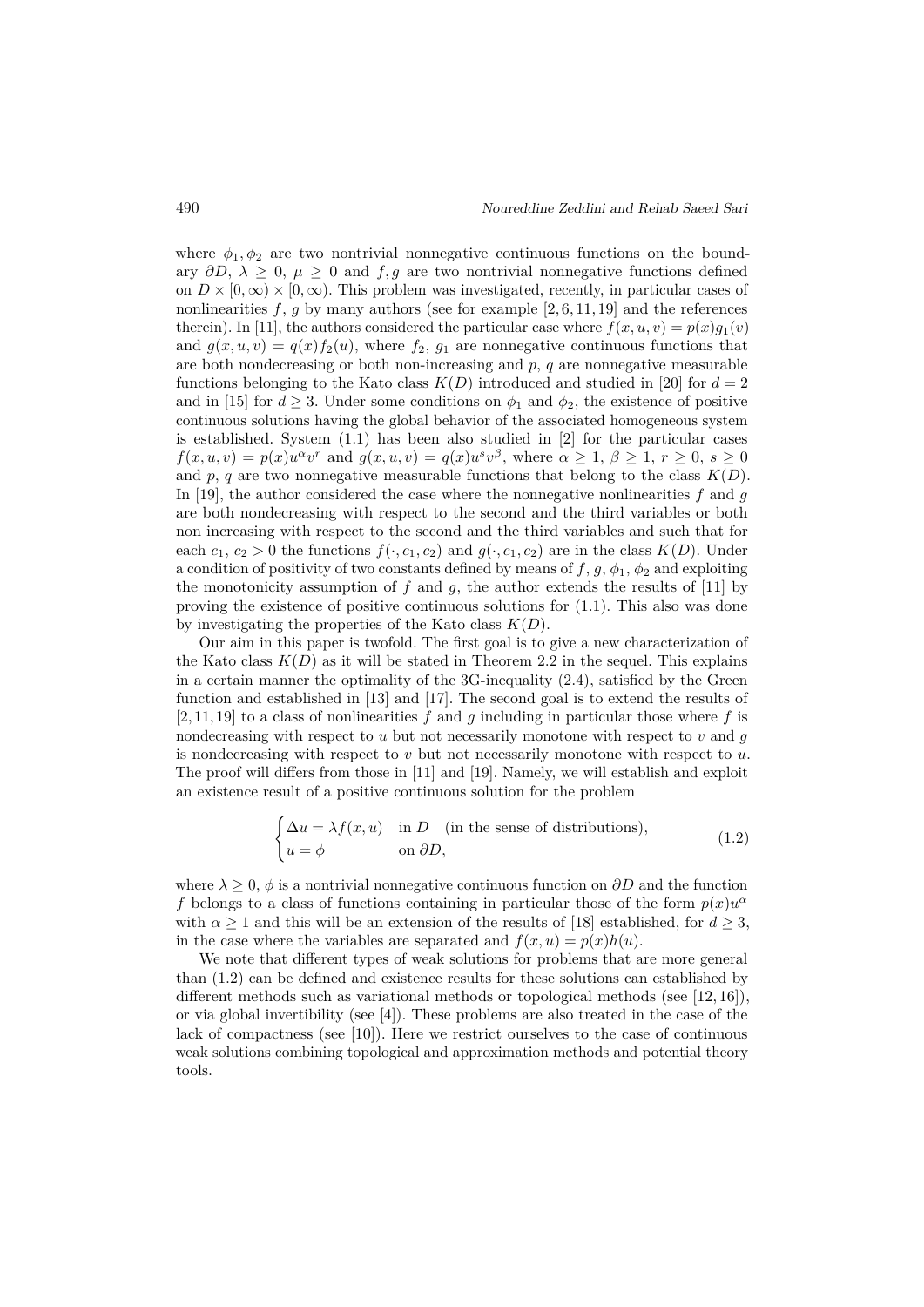Our paper is organized as follows. Section 2 is devoted to give a new characterization of the Kato class  $K(D)$  and to recall some properties of this class that will be used in the study of  $(1.2)$  and  $(1.1)$ . In Section 3, we prove the existence of a positive continuous solution for (1*.*2). The last section is devoted to the study of the existence of a positive continuous solutions for the system (1.1).

Next, we give some notations that will be used in the sequel. We denote by  $B(D)$ the set of all Borel measurable functions in *D*, by  $B^+(D)$  the set of nonnegative ones and by  $B_b(D)$  the set of bounded ones. We denote also by  $C_0(D)$  the set of continuous functions in *D* having limit zero at the boundary  $\partial D$  and by  $C(\overline{D})$  be the set of all functions in  $B(D)$  that are continuous in  $\overline{D}$ . Let  $G^D$  be the Green function of the Laplace operator in *D* with Dirichlet boundary conditions. For any  $p \in B^+(D)$ , we denote by  ${}^D G_p$  the Green potential of p defined on D by

$$
{}^{D}Gp(x) = \int\limits_{D} G^{D}(x, y)p(y) \, dy
$$

and we recall that if  $p \in L^1_{loc}(D)$  and  $^D Gp \in L^1_{loc}(D)$ , then we have in the sense of distributions (see [8, p. 52])

$$
\Delta({}^D G p) = -p \quad \text{in } D. \tag{1.3}
$$

For any nonnegative continuous function  $\phi$  on  $\partial D$ , we denote by  $H_D\phi$  the unique solution  $u \in C^2(D) \cap C(\overline{D})$  of the Dirichlet problem

$$
\begin{cases} \Delta u = 0 & \text{in } D, \\ u = \phi & \text{on } \partial D. \end{cases}
$$

Let  $(X_t)_{t\geq0}$  be the canonical Brownian motion defined on  $C([0,\infty);\mathbb{R}^d)$ ,  $P<sup>x</sup>$  be the probability measure on the Brownian continuous paths starting at  $x$ and  $\tau_D$  be the exist time of *D*. For any  $q \in B^+(D)$ , we define (see [7] or [8, p. 84]), the subordinate Green kernel  ${}^D G_q$  by

$$
{}^{D}G_{q}(p)(x) = \frac{1}{2} E^{x} \left( \int_{0}^{\tau_{D}} e^{-\frac{1}{2} \int_{0}^{t} q(X_{s}) ds} p(X_{t}) dt \right) \quad \text{for } p \in B(D), \tag{1.4}
$$

where  $E^x$  is the expectation on  $P^x$ . Moreover, for  $q \in B^+(D)$  such that  $^D Gq < \infty$ we have (see  $[5, 8, 14]$ ) the resolvent equation

$$
{}^{D}G = {}^{D}G_q + {}^{D}G_q (q {}^{D}G). \qquad (1.5)
$$

So for each  $u \in B(D)$  such that  ${}^D G(q|u|) < \infty$ , we have

$$
\left[I + {}^{D}G(q \cdot)\right]\left[I - {}^{D}G_q(q \cdot)\right]u = \left[I - {}^{D}G_q(q \cdot)\right]\left[I + {}^{D}G(q \cdot)\right]u = u \tag{1.6}
$$

and for every  $u \in B^+(D)$  we have

$$
0 \leq {}^{D}G_q(u) \leq {}^{D}G(u). \tag{1.7}
$$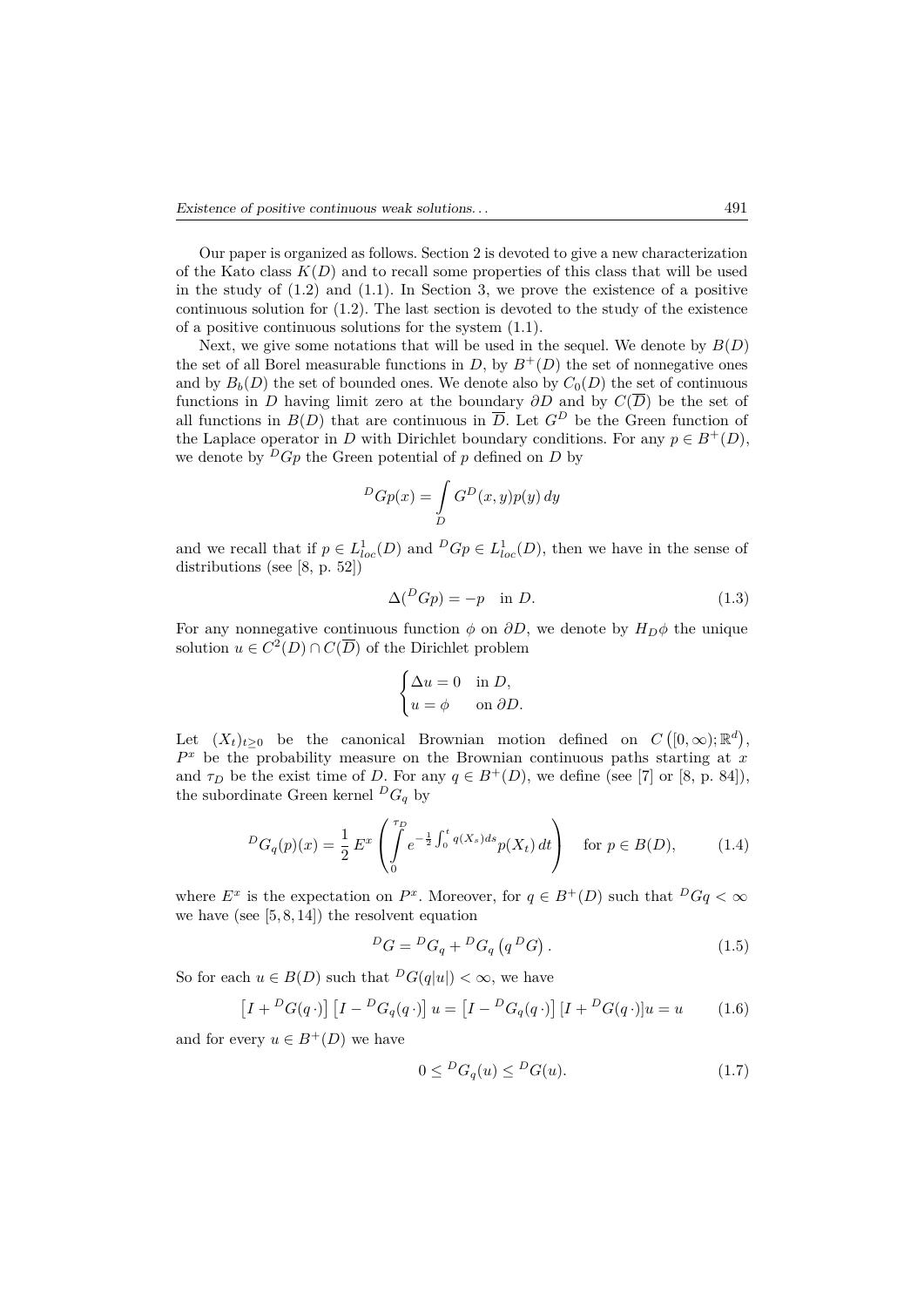We close this section by adopting the following notation. If *S* is a nonempty set and *f*, *g* are two nonnegative functions defined on *S*, we write  $f \sim g$  if there exist a positive constant *C* such that  $\frac{1}{C} f(x) \leq g(x) \leq C f(x)$  for every  $x \in S$ . We note also that as long of this paper the positive constant *C* may vary from line to line.

#### 2. THE KATO CLASS OF FUNCTIONS

In [21], Zhao have established the following important estimates and inequalities for the Green function  $G^D$  of a  $C^{1,1}$ -bounded domain *D*. Let  $\rho_0(x) = dis(x, \partial D)$  be the Euclidean distance from *x* to  $\partial D$ . Then Zhao proved, for  $d > 3$ , that there exists a positive constant *C* such that for each  $x, y, z \in D$ .

$$
\frac{\rho_0(y)}{\rho_0(x)} G^D(x, y) \le \frac{C}{\|x - y\|^{d - 2}},\tag{2.1}
$$

$$
G^{D}(x,y) \sim \frac{1}{\|x-y\|^{d-2}} \min\left(1, \frac{\rho_0(x)\rho_0(y)}{\|x-y\|^2}\right) \tag{2.2}
$$

and

$$
\frac{G^D(x,z)G^D(z,y)}{G^D(x,y)} \le C \left[ \frac{1}{\|x-z\|^{d-2}} + \frac{1}{\|y-z\|^{d-2}} \right].
$$
\n(2.3)

Inequality (2.3) has been improved by Kalton and Verbitsky in [13] for  $d \geq 3$  and by Selmi in  $[17]$  for  $d = 2$ . More precisely, they proved that there exists a positive constant  $C_0$  such that

$$
\frac{G^D(x,z)G^D(z,y)}{G^D(x,y)} \le C_0 \left[ \frac{\rho_0(z)}{\rho_0(x)} G^D(x,z) + \frac{\rho_0(z)}{\rho_0(y)} G^D(y,z) \right].
$$
\n(2.4)

This was exploited by Zeddini in [20] for *d* = 2 and by Mâagli and Zribi in [15] for  $d \geq 3$  to define a new Kato class on the bounded domain *D* which has been adapted to study some semilinear elliptic boundary value problems using some potential theory tools. More precisely, this class was defined as follows.

**Definition 2.1** ([15, 20]). A measurable function *q* belongs to the Kato class  $K(D)$  if *q* satisfies the following condition

$$
\lim_{r \to 0} \left( \sup_{x \in D} \int_{D \cap B(x,r)} \frac{\rho_0(z)}{\rho_0(x)} G^D(x,z) |q(z)| dz \right) = 0.
$$
 (2.5)

Our main goal in this section is to give a new characterization of this class of functions by means of the left hand side term of inequality (2.4). This was motivated by giving an answer to the question of comparing the Kato class defined by means of (2.5) with an eventual new class  $K_0(D)$  that may be defined by (2.6) below, after noticing that the properties satisfied by functions in  $K(D)$  are also satisfied by those in  $K_0(D)$ . Thus we prove here, in a nontrivial manner, the equality between these two classes.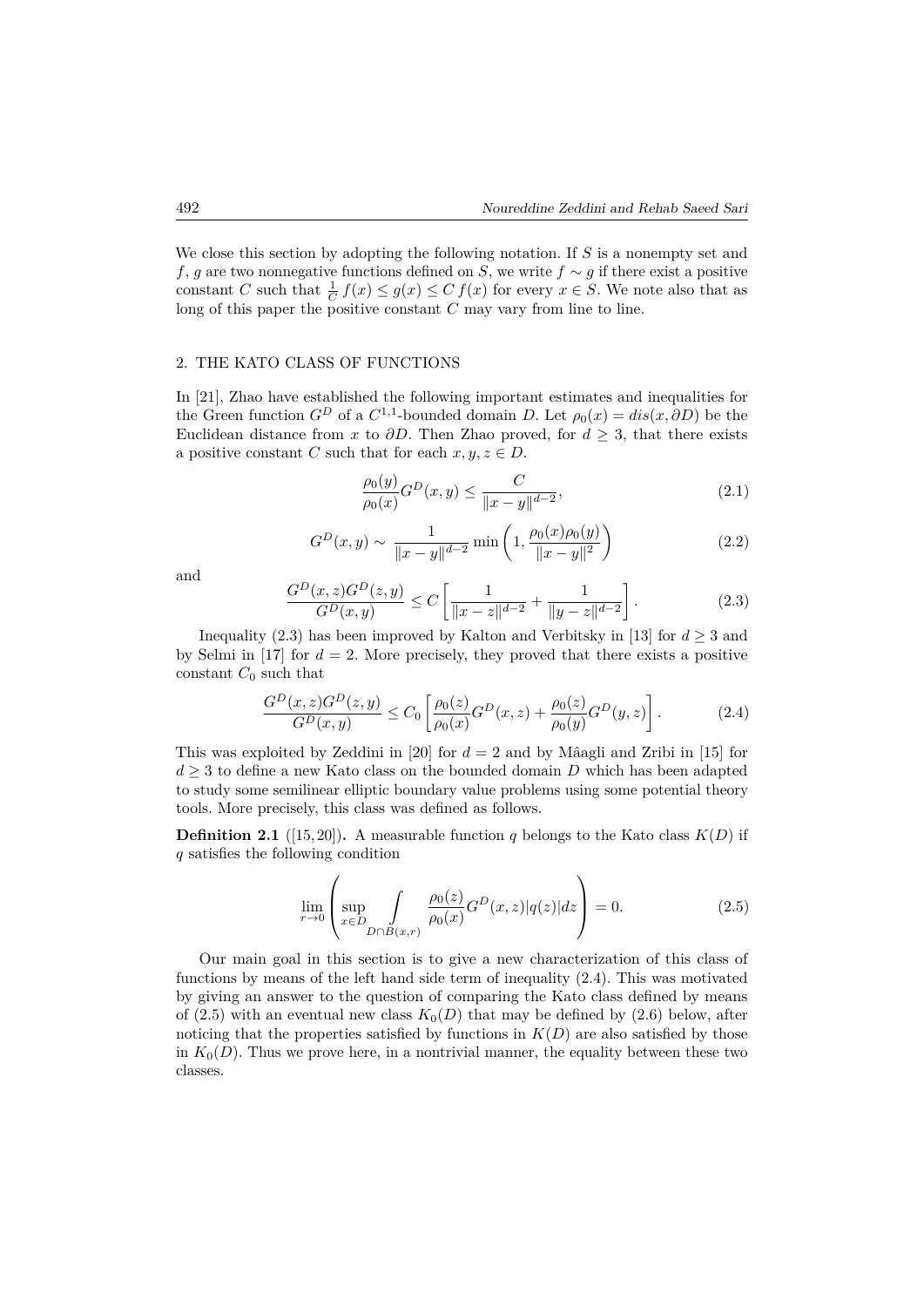**Theorem 2.2.** *Let q be a Borel measurable function in D. Then*  $q \in K(D)$  *if and only if*

$$
\lim_{r \to 0} \left( \sup_{(x,y) \in D \times D} \int_{D \cap (B(x,r) \cup B(y,r))} \frac{G^D(x,z)G^D(z,y)}{G^D(x,y)} |q(z)| dz \right) = 0.
$$
 (2.6)

To prove this theorem we need to recall and establish some preliminary results. **Proposition 2.3** ([15,17]). *For*  $x, y \in D$  *we have* 

$$
G^{D}(x,y) \sim \begin{cases} Log\left(1 + \frac{\rho_{0}(x)\rho_{0}(y)}{\|x-y\|^{2}}\right) & \text{if } d = 2, \\ \frac{\rho_{0}(x)\rho_{0}(y)}{\|x-y\|^{d-2}(\|x-y\|^{2}+\rho_{0}(x)\rho_{0}(y))} & \text{if } d \geq 3, \end{cases}
$$
(2.7)

*and*

$$
\rho_0(x)\rho_0(y) \le C\,G^D(x,y). \tag{2.8}
$$

The following lemma will be also used.

**Lemma 2.4.** *Let*  $x, y \in D$ *. Then we have the following properties:* 

(1) *If*  $\rho_0(x)\rho_0(y) \le ||x - y||^2$ , then

$$
\max(\rho_0(x), \rho_0(y)) \le \frac{1+\sqrt{5}}{2} ||x - y||.
$$

(2) *If*  $||x - y||^2 \le \rho_0(x)\rho_0(y)$ , then for every  $z \in D^c$  we have

$$
\frac{3-\sqrt{5}}{2}||y-z|| \le ||x-z|| \le \frac{3+\sqrt{5}}{2}||y-z||.
$$

*In particular, we have*

$$
\frac{3-\sqrt{5}}{2}\,\rho_0(y)\leq\rho_0(x)\leq\frac{3+\sqrt{5}}{2}\,\rho_0(y).
$$

$$
(3) \ \frac{1}{2} \left( \|x - y\|^2 + \rho_0^2(x) + \rho_0^2(y) \right) \le \|x - y\|^2 + \rho_0(x)\rho_0(y) \le \|x - y\|^2 + \rho_0^2(x) + \rho_0^2(y).
$$

*Proof.* (1) and (2) were proved in [3].

(3) Squaring the well known inequality  $|\rho_0(x) - \rho_0(y)| \leq ||x - y||$  we obtain

$$
\rho_0^2(x) + \rho_0^2(y) \le ||x - y||^2 + 2\rho_0(x)\rho_0(y).
$$

This together with the fact that  $ab \leq a^2 + b^2$  gives

$$
|x - y||2 + \rho_02(x) + \rho_02(y) \le 2 [[|x - y||2 + \rho_0(x)\rho_0(y)]\le 2 [[|x - y||2 + \rho_02(x) + \rho_02(y)].
$$

This completes the proof.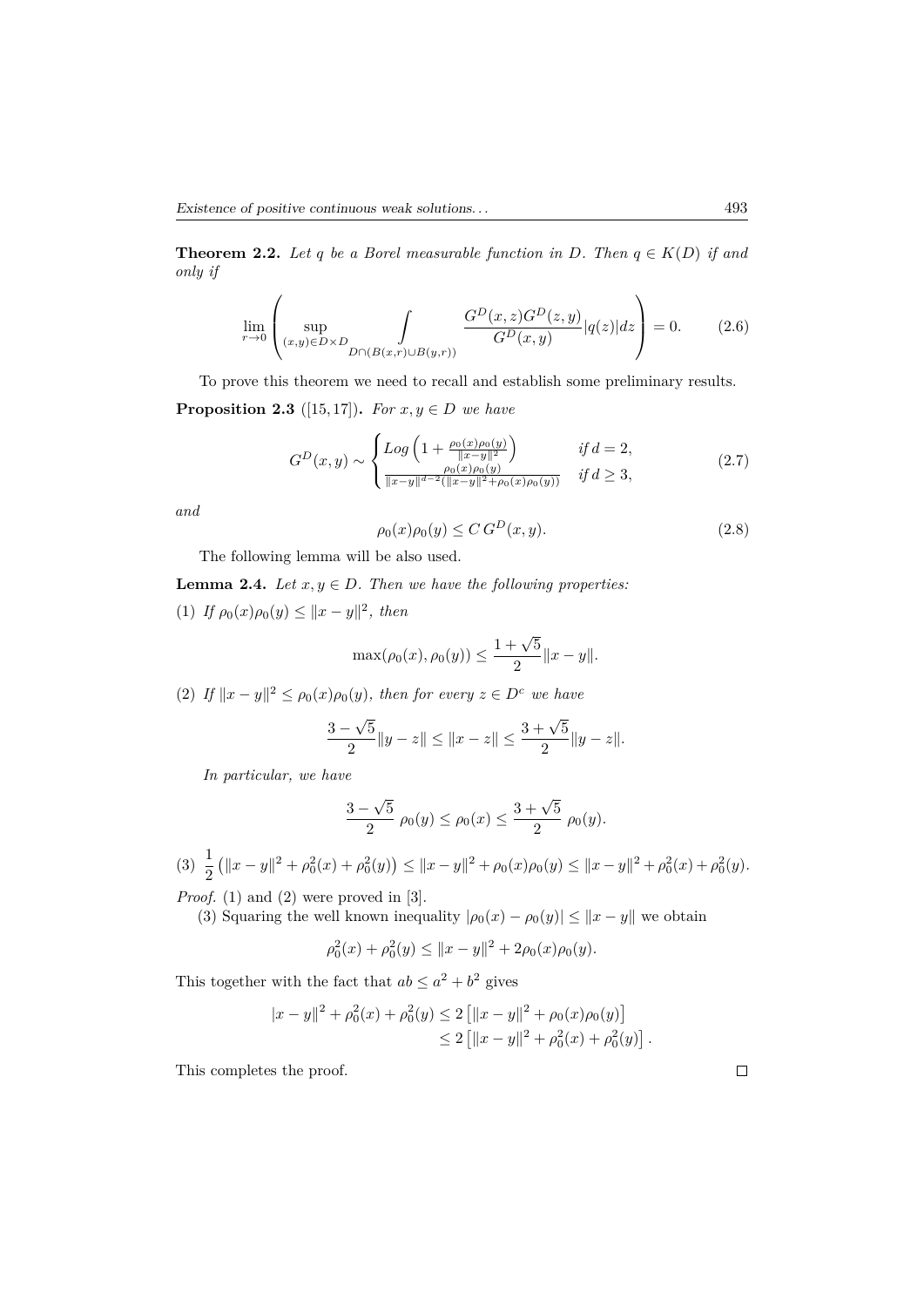The following result is the key of the proof of the new characterization of the class  $K(D)$ .

**Proposition 2.5.** *There exists a constant*  $C > 0$  *such that for all*  $r > 0$  *and all*  $x, y \in D$  *we have* 

$$
\begin{aligned} \int\limits_{D \cap (B(x,r) \cup B(y,r))} \frac{G^D(x,z)G^D(z,y)}{G^D(x,y)}|q(z)|dz \leq C\int\limits_{D \cap B(x,3r)} \frac{\rho_0(z)}{\rho_0(x)}G^D(x,z)|q(z)|dz \\ &+ C\int\limits_{D \cap B(y,3r)} \frac{\rho_0(z)}{\rho_0(y)}G^D(y,z)|q(z)|dz. \end{aligned}
$$

*Proof.* Let  $r > 0$  and  $x, y \in D$ . Then we have

$$
\int_{D \cap (B(x,r) \cup B(y,r))} \frac{G^D(x,z)G^D(z,y)}{G^D(x,y)} |q(z)| dz
$$
\n
$$
= \int_{D \cap B(x,r) \cap B(y,r)} \frac{G^D(x,z)G^D(z,y)}{G^D(x,y)} |q(z)| dz
$$
\n
$$
+ \int_{D \cap B(x,r) \cap B^c(y,r)} \frac{G^D(x,z)G^D(z,y)}{G^D(x,y)} |q(z)| dz
$$
\n
$$
+ \int_{D \cap B(y,r) \cap B^c(x,r)} \frac{G^D(x,z)G^D(z,y)}{G^D(x,y)} |q(z)| dz
$$
\n
$$
= I_1(x,y) + I_2(x,y) + I_3(x,y).
$$

Using the inequality (2.4), we obtain

$$
I_{1}(x,y) := \int_{D \cap B(x,r) \cap B(y,r)} \frac{G^{D}(x,z)G^{D}(z,y)}{G^{D}(x,y)} |q(z)|dz
$$
  
\n
$$
\leq C_{0} \int_{D \cap B(x,r) \cap B(y,r)} \left[ \frac{\rho_{0}(z)}{\rho_{0}(x)} G^{D}(x,z) + \frac{\rho_{0}(z)}{\rho_{0}(y)} G^{D}(y,z) \right] |q(z)|dz
$$
  
\n
$$
\leq C_{0} \int_{D \cap B(x,r)} \frac{\rho_{0}(z)}{\rho_{0}(x)} G^{D}(x,z) |q(z)|dz
$$
  
\n
$$
+ C_{0} \int_{D \cap B(y,r)} \frac{\rho_{0}(z)}{\rho_{0}(y)} G^{D}(y,z) |q(z)|dz.
$$

Next, we estimate  $I_2(x, y)$  and  $I_3(x, y)$ . To this aim we will discuss two cases: *Case 1.*  $B(x,r) \cap B(y,r) \neq \emptyset$ .

Choose  $z_0 \in B(x,r) \cap B(y,r)$ . Then for every  $z \in B(x,r) \cap B^c(y,r)$  we have ∥*z* − *y*∥ ≤ ∥*z* − *x*∥ + ∥*x* − *z*0∥ + ∥*z*<sup>0</sup> − *y*∥ ≤ 3*r.*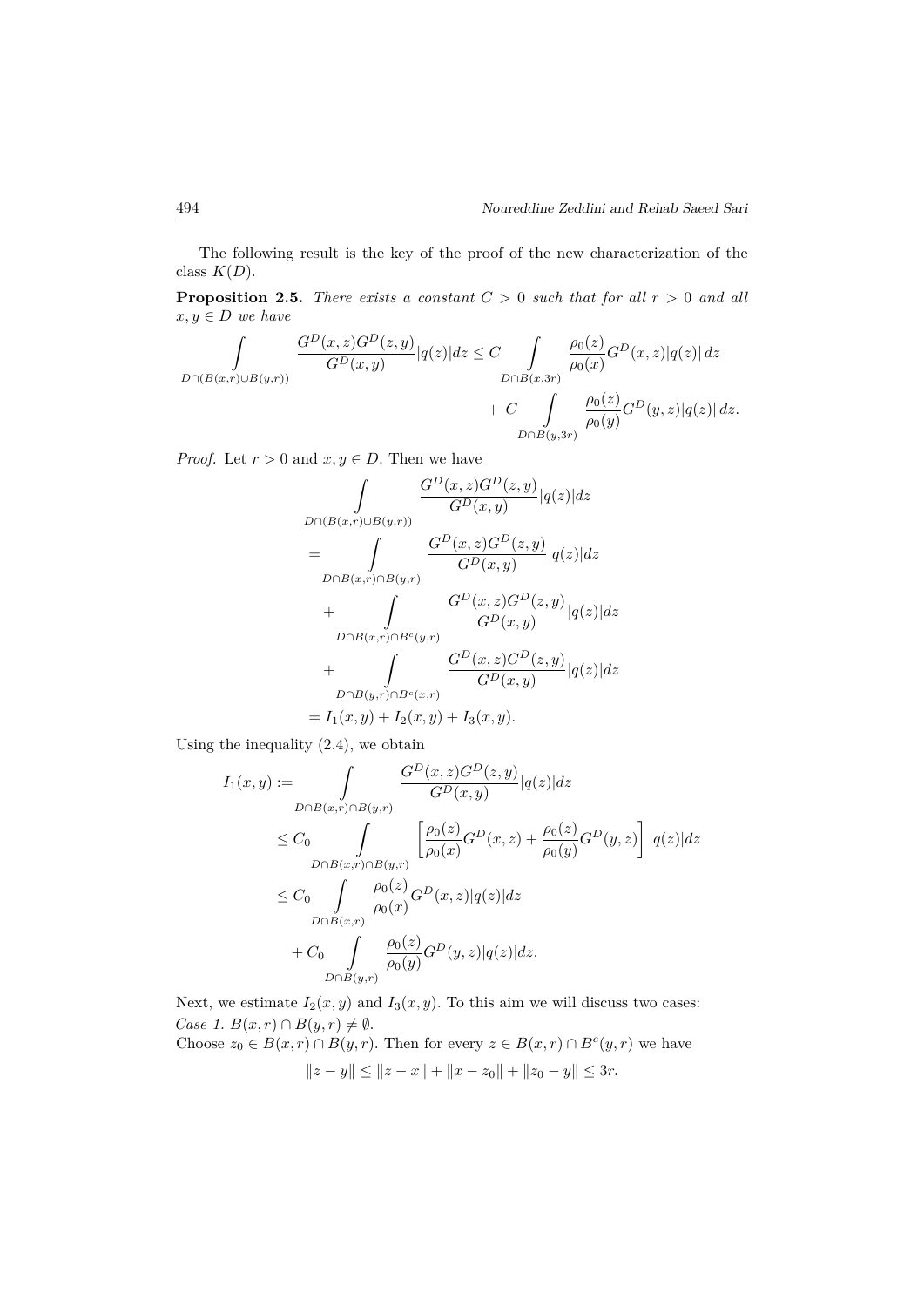Similarly for every  $z \in B(y, r) \cap B^c(x, r)$  we have

$$
||z - x|| \le ||z - y|| + ||y - z_0|| + ||z_0 - x|| \le 3r.
$$

Hence

$$
B(x,r) \cap B^c(y,r) \subset B(x,r) \cap B(y,3r)
$$

and

$$
B(y,r) \cap B^{c}(x,r) \subset B(y,r) \cap B(x,3r).
$$

So we obtain

$$
I_2(x,y) := \int_{D \cap B(x,r) \cap B^c(y,r)} \frac{G^D(x,z)G^D(z,y)}{G^D(x,y)} |q(z)| dz
$$
  
\n
$$
\leq \int_{D \cap B(x,r) \cap B(y,3r)} \frac{G^D(x,z)G^D(z,y)}{G^D(x,y)} |q(z)| dz
$$
  
\n
$$
\leq C_0 \int_{D \cap B(x,r) \cap B(y,3r)} \left[ \frac{\rho_0(z)}{\rho_0(x)} G^D(x,z) + \frac{\rho_0(z)}{\rho_0(y)} G^D(y,z) \right] |q(z)| dz
$$
  
\n
$$
\leq C_0 \int_{D \cap B(x,r)} \frac{\rho_0(z)}{\rho_0(x)} G^D(x,z) |q(z)| dz
$$
  
\n
$$
+ C_0 \int_{D \cap B(y,3r)} \frac{\rho_0(z)}{\rho_0(y)} G^D(y,z) |q(z)| dz
$$

and

$$
I_3(x,y) := \int_{D \cap B(y,r) \cap B^c(x,r)} \frac{G^D(x,z)G^D(z,y)}{G^D(x,y)} |q(z)|dz
$$
  
\n
$$
\leq \int_{D \cap B(y,r) \cap B(x,3r)} \frac{G^D(x,z)G^D(z,y)}{G^D(x,y)} |q(z)|dz
$$
  
\n
$$
\leq C_0 \int_{D \cap B(y,r) \cap B(x,3r)} \left[ \frac{\rho_0(z)}{\rho_0(x)} G^D(x,z) + \frac{\rho_0(z)}{\rho_0(y)} G^D(y,z) \right] |q(z)|dz
$$
  
\n
$$
\leq C_0 \int_{D \cap B(x,3r)} \frac{\rho_0(z)}{\rho_0(x)} G^D(x,z) |q(z)|dz
$$
  
\n
$$
+ C_0 \int_{D \cap B(y,r)} \frac{\rho_0(z)}{\rho_0(y)} G^D(y,z) |q(z)|dz.
$$

*Case 2.*  $B(x, r) \cap B(y, r) = \emptyset$ . In this case  $B(x,r) \subset B^c(y,r)$  and  $B(y,r) \subset B^c(x,r)$ . For every  $z \in B(x,r)$  we have ∥*y* − *z*∥ ≤ ∥*y* − *x*∥ + ∥*x* − *z*∥ ≤ ∥*y* − *x*∥ + *r* ≤ 2∥*x* − *y*∥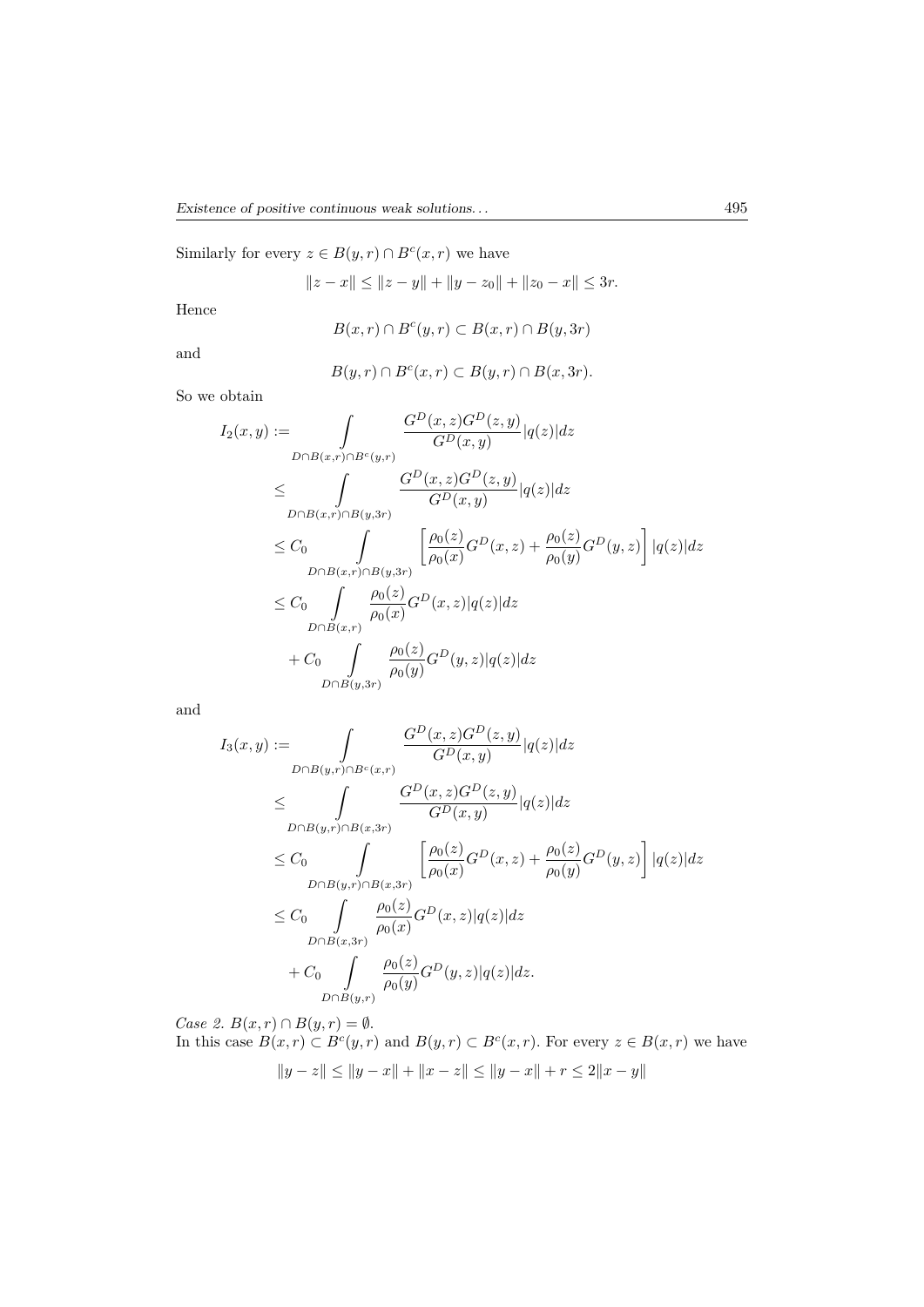and

$$
||x - y|| \le ||x - z|| + ||y - z|| \le r + ||y - z|| \le 2||y - z||.
$$

So, in this case

$$
\frac{1}{2}||y - z|| \le ||x - y|| \le 2||y - z||.
$$
\n(2.9)

Similarly for every  $z \in B(y, r)$  we have

$$
||x - z|| \le ||x - y|| + ||y - z|| \le ||x - y|| + r \le 2||x - y||
$$

and

$$
||x - y|| \le ||x - z|| + ||y - z|| \le ||x - z|| + r \le 2||x - z||.
$$
 Also, in this case

$$
\frac{1}{2}||x - z|| \le ||x - y|| \le 2||x - z||.
$$
\n(2.10)

Now, using (2.7) we obtain

$$
\frac{G^D(x,z)G^D(z,y)}{G^D(x,y)} \sim \begin{cases} \frac{Log\left(1 + \frac{\rho_0(y)\rho_0(z)}{\|z-y\|^2}\right)}{Log\left(1 + \frac{\rho_0(x)\rho_0(y)}{\|x-y\|^2}\right)} & G^D(x,z) & \text{if } d = 2, \\ \frac{|x-y|^{d-2}\left(\|x-y\|^2 + \rho_0(x)\rho_0(y)\right)}{\|z-y\|^{d-2}\left(\|z-y\|^2 + \rho_0(z)\rho_0(y)\right)} & \frac{\rho_0(z)}{\rho_0(x)} & G^D(x,z) & \text{if } d \ge 3, \end{cases}
$$

and

$$
\frac{G^D(x,z)G^D(z,y)}{G^D(x,y)} \sim \begin{cases} \frac{Log\left(1 + \frac{\rho_0(x)\rho_0(z)}{\|z-x\|^2}\right)}{Log\left(1 + \frac{\rho_0(x)\rho_0(y)}{\|x-y\|^2}\right)}G^D(y,z) & \text{if } d = 2\\ \frac{\|x-y\|^{d-2}\left(\|x-y\|^2 + \rho_0(x)\rho_0(y)\right)}{\|z-x\|^{d-2}\left(\|z-x\|^2 + \rho_0(z)\rho_0(x)\right)}\frac{\rho_0(z)}{\rho_0(y)}G^D(y,z) & \text{if } d \ge 3. \end{cases}
$$

So we will discuss two subcases.

*Subcase 1.* If  $\rho_0(x)\rho_0(y) \le ||x - y||^2$ . In this case we have  $||x - y||^2 + \rho_0(x)\rho_0(y) \leq 2||x - y||^2$ . So for  $d \geq 3$ , we use this fact and (2.9) to obtain

$$
\frac{\|x-y\|^{d-2} (||x-y||^2 + \rho_0(x)\rho_0(y))}{\|z-y\|^{d-2} (||z-y||^2 + \rho_0(z)\rho_0(y))} \le \frac{\|x-y\|^{d-2} (||x-y||^2 + \rho_0(x)\rho_0(y))}{\|z-y\|^d}
$$
  

$$
\le 2\frac{\|x-y\|^d}{\|z-y\|^d} \le 2^{d+1}.
$$

And for  $d = 2$ , we use (2.9) and the inequalities  $\frac{1}{2}t \le Log(1+t)$  for  $t \in [0,1]$  and  $Log(1 + t) \leq t$  for  $t \geq 0$  to obtain

$$
\frac{Log\left(1+\frac{\rho_0(y)\rho_0(z)}{\|z-y\|^2}\right)}{Log\left(1+\frac{\rho_0(x)\rho_0(y)}{\|x-y\|^2}\right)}\leq 2\,\frac{\|x-y\|^2}{\rho_0(x)\rho_0(y)}\,\frac{\rho_0(y)\rho_0(z)}{\|z-y\|^2}\leq 8\,\frac{\rho_0(z)}{\rho_0(x)}.
$$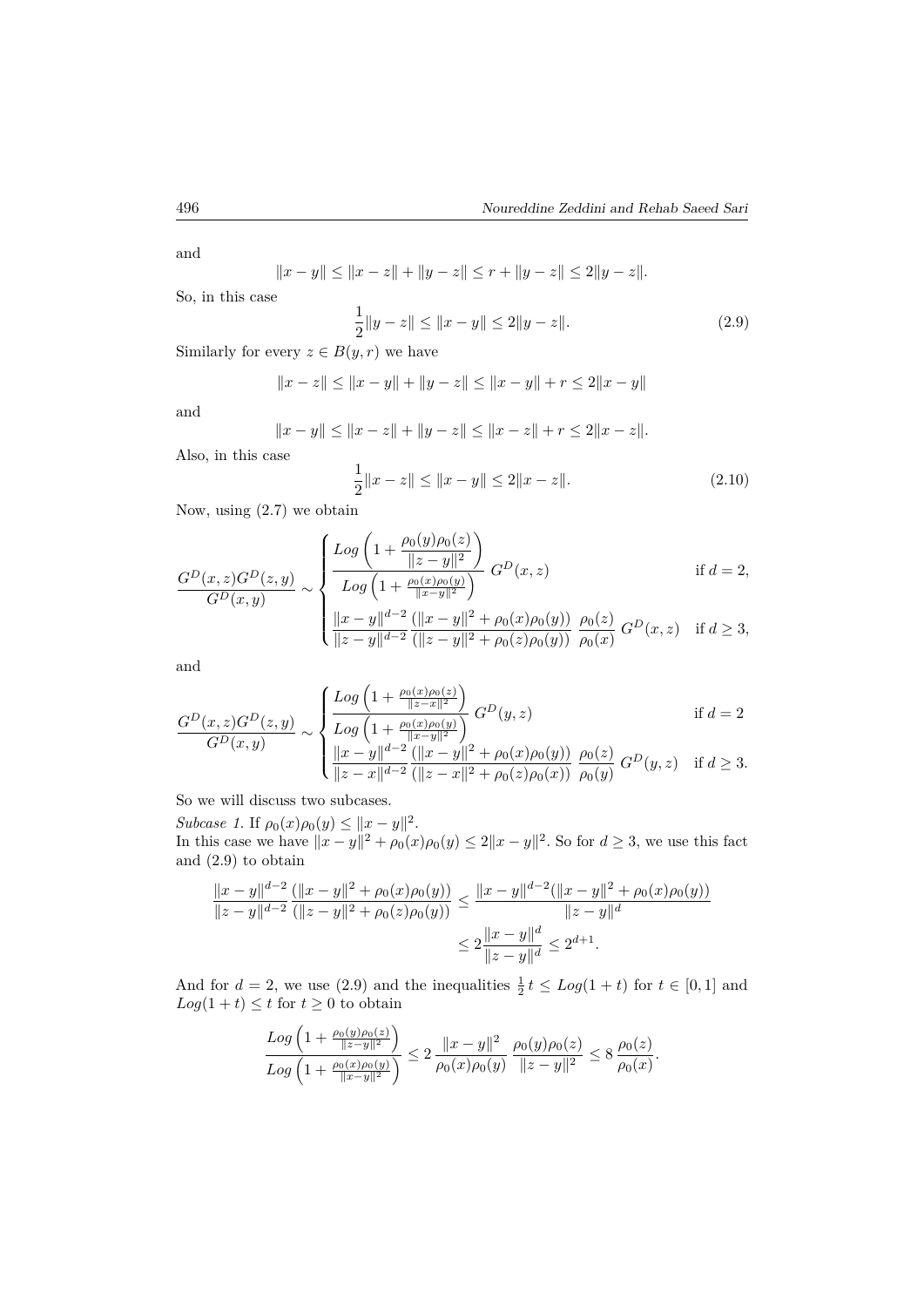Consequently, for every  $z \in B(x, r)$  we have

$$
\frac{G^D(x,z)G^D(z,y)}{G^D(x,y)} \le C \frac{\rho_0(z)}{\rho_0(x)} G^D(x,z)
$$

and

$$
I_2(x,y)=\int\limits_{D\cap B(x,r)}\frac{G^D(x,z)G^D(z,y)}{G^D(x,y)}|q(z)|dz\leq C\int\limits_{D\cap B(x,r)}\frac{\rho_0(z)}{\rho_0(x)}G^D(x,z)|q(z)|dz.
$$

Similarly for every  $z \in B(y, r)$  we obtain by using (2.10) that

$$
\frac{G^D(x,z)G^D(z,y)}{G^D(x,y)} \le C \frac{\rho_0(z)}{\rho_0(y)}G^D(y,z)
$$

and

$$
I_3(x,y) = \int_{D \cap B(y,r)} \frac{G^D(x,z)G^D(z,y)}{G^D(x,y)} |q(z)|dz \leq C \int_{D \cap B(y,r)} \frac{\rho_0(z)}{\rho_0(y)}G^D(y,z)|q(z)|dz.
$$

*Subcase 2.* If  $||x - y||^2 \le \rho_0(x)\rho_0(y)$ .

In this case we obtain from Lemma 2.4 that

$$
\frac{3-\sqrt{5}}{2}\rho_0(y) \le \rho_0(x) \le \frac{3+\sqrt{5}}{2}\rho_0(y),\tag{2.11}
$$

and we will treat the cases  $d \geq 3$  and  $d = 2$  separately. If  $d \geq 3$ , then we deduce from (2.11), (2.9) and property (3) of Lemma 2.4 that for every  $z \in B(x, r)$  we have

$$
\frac{\|x-y\|^{d-2}}{\|z-y\|^{d-2}} \frac{(\|x-y\|^2 + \rho_0(x)\rho_0(y))}{(\|z-y\|^2 + \rho_0(z)\rho_0(y))} \le 2^{d-2} \frac{\|x-y\|^2 + \rho_0(x)\rho_0(y)}{\|z-y\|^2 + \rho_0(z)\rho_0(y)}
$$
  
\n
$$
\le 2^d \frac{\|x-y\|^2 + \rho_0^2(x) + \rho_0^2(y)}{\|z-y\|^2 + \rho_0^2(z) + \rho_0^2(y)}
$$
  
\n
$$
\le 2^d \frac{\left(1 + \left(\frac{3+\sqrt{5}}{2}\right)^2\right) (\|x-y\|^2 + \rho_0^2(y))}{\|z-y\|^2 + \rho_0^2(z) + \rho_0^2(y)}
$$
  
\n
$$
\le 2^d \left(\frac{9 + 3\sqrt{5}}{2}\right) \frac{\|x-y\|^2 + \rho_0^2(y)}{\|z-y\|^2 + \rho_0^2(y)}
$$
  
\n
$$
\le 2^{d+1} \left(9 + 3\sqrt{5}\right).
$$

Consequently, for every  $z \in B(x, r)$  we have

$$
\frac{G^D(x,z)G^D(z,y)}{G^D(x,y)} \le C \frac{\rho_0(z)}{\rho_0(x)} G^D(x,z)
$$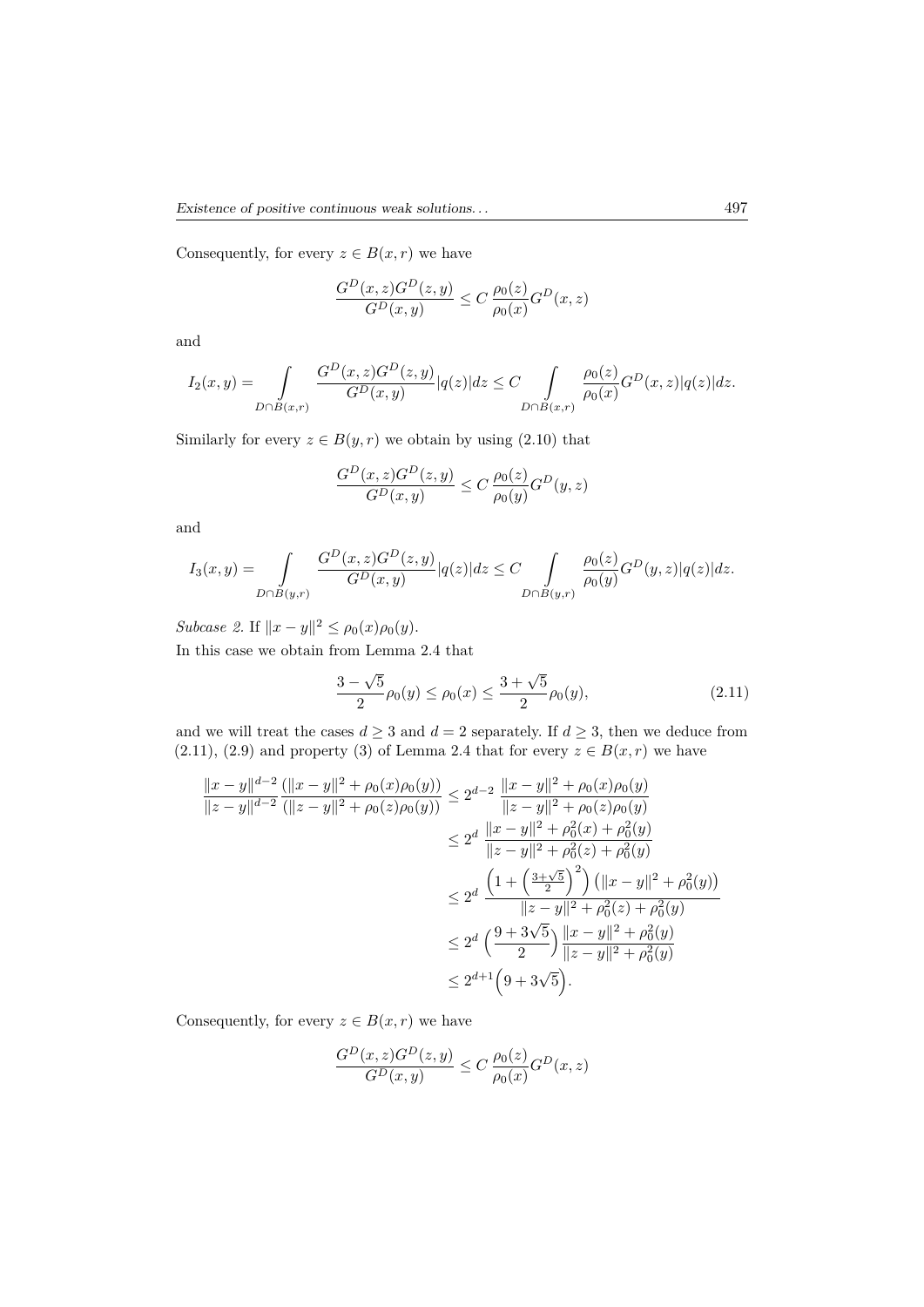and

$$
I_2(x,y) = \int_{D \cap B(x,r)} \frac{G^D(x,z)G^D(z,y)}{G^D(x,y)} |q(z)|dz
$$
  
 
$$
\leq C \int_{D \cap B(x,r)} \frac{\rho_0(z)}{\rho_0(x)}G^D(x,z)|q(z)|dz.
$$

Similarly, for  $z \in B(y, r)$  we use (2.10) and similar arguments as above to obtain

$$
\frac{G^D(x,z)G^D(z,y)}{G^D(x,y)} \le C \frac{\rho_0(z)}{\rho_0(y)}G^D(y,z)
$$

and

$$
I_3(x,y) = \int_{D \cap B(y,r)} \frac{G^D(x,z)G^D(z,y)}{G^D(x,y)} |q(z)|dz
$$
  
 
$$
\leq C \int_{D \cap B(y,r)} \frac{\rho_0(z)}{\rho_0(y)}G^D(y,z)|q(z)|dz.
$$

Finally, for  $d = 2$  we will discuss two subcases.

(i) If  $||x - z||^2$  ≤  $\rho_0(x)\rho_0(z)$  or  $||y - z||^2$  ≤  $\rho_0(y)\rho_0(z)$ . Then taking into account (2.11) and using Lemma 2.4 we obtain in this case that

$$
\frac{3-\sqrt{5}}{2}\rho_0(x) \le \rho_0(z) \le \frac{3+\sqrt{5}}{2}\rho_0(x)
$$

$$
\left(\frac{3-\sqrt{5}}{2}\right)^2 \rho_0(y) \le \rho_0(z) \le \left(\frac{3+\sqrt{5}}{2}\right)^2 \rho_0(y),
$$

or

and

and

$$
\frac{3-\sqrt{5}}{2}\rho_0(y) \le \rho_0(z) \le \frac{3+\sqrt{5}}{2}\rho_0(y)
$$

$$
\left(\frac{3-\sqrt{5}}{2}\right)^2 \rho_0(x) \le \rho_0(z) \le \left(\frac{3+\sqrt{5}}{2}\right)^2 \rho_0(x).
$$

Using these facts, (2.9) and the fact that for  $\alpha > 0$  and  $t \ge 0$  we have

$$
\min(1,\alpha) Log(1+t) \le Log(1+\alpha t) \le \max(1,\alpha) Log(1+t),
$$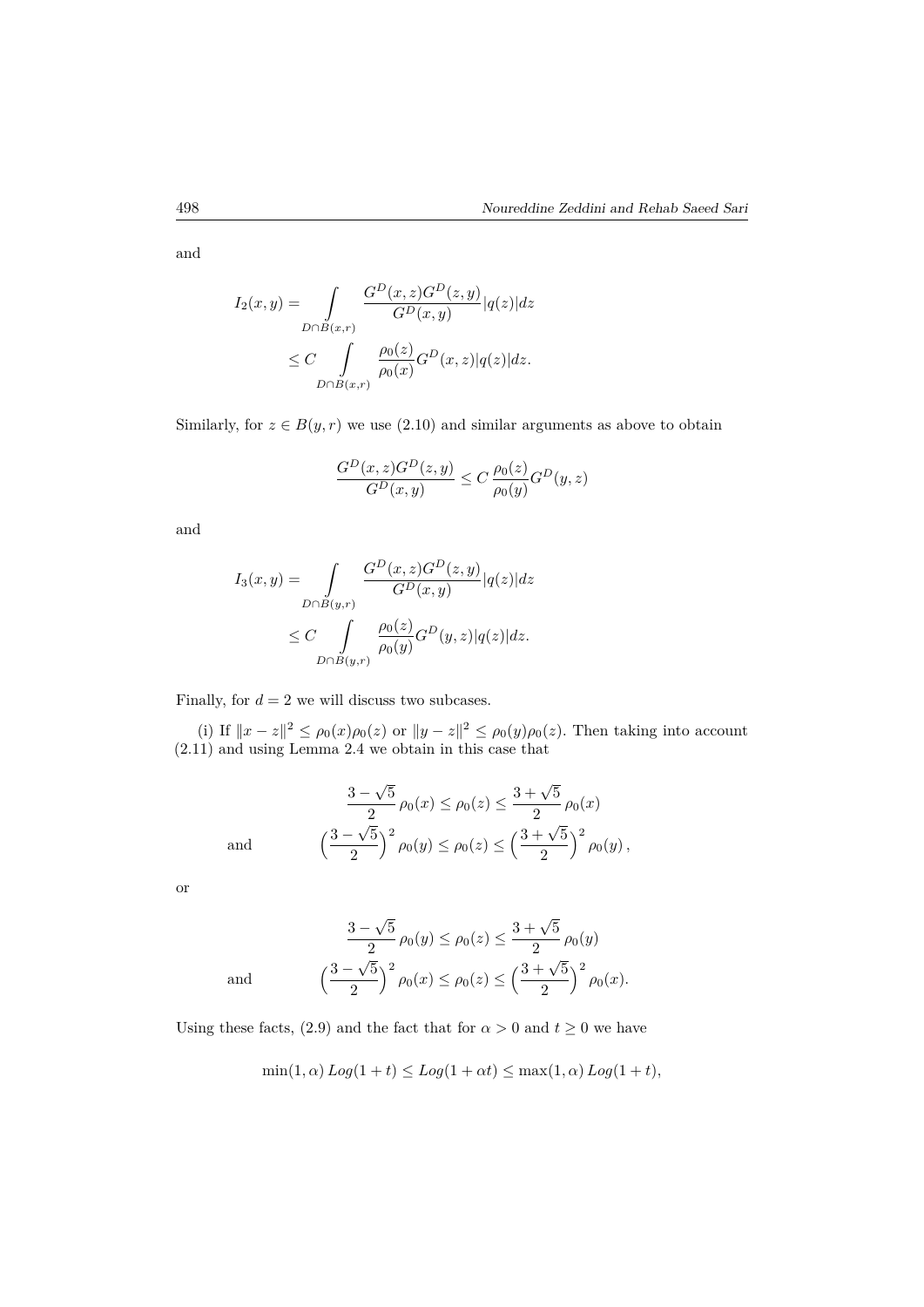we obtain for  $z \in B(x,r)$  that

$$
\frac{Log\left(1+\frac{\rho_0(y)\rho_0(z)}{\|z-y\|^2}\right)}{Log\left(1+\frac{\rho_0(x)\rho_0(y)}{\|x-y\|^2}\right)} \le \frac{Log\left(1+\left(\frac{3+\sqrt{5}}{2}\right)\frac{\rho_0(x)\rho_0(z)}{\|z-y\|^2}\right)}{Log\left(1+\left(\frac{3-\sqrt{5}}{2}\right)^2\frac{\rho_0(x)\rho_0(z)}{4\|z-y\|^2}\right)}
$$
  

$$
\le \left(\frac{3+\sqrt{5}}{2}\right)\frac{16}{\left(3-\sqrt{5}\right)^2}\frac{Log\left(1+\frac{\rho_0(x)\rho_0(z)}{\|z-y\|^2}\right)}{Log\left(1+\frac{\rho_0(x)\rho_0(z)}{\|z-y\|^2}\right)}
$$
  

$$
\le \left(3+\sqrt{5}\right)^3
$$
  

$$
\le \left(3+\sqrt{5}\right)^3\left(\frac{3+\sqrt{5}}{2}\right)^2\frac{\rho_0(z)}{\rho_0(x)}.
$$

Hence for every  $z \in B(x,r)$  we obtain

$$
\frac{G^D(x,z)G^D(z,y)}{G^D(x,y)} \le C \frac{\rho_0(z)}{\rho_0(x)}G^D(x,z)
$$

and

$$
I_2(x,y)=\int\limits_{D\cap B(x,r)}\frac{G^D(x,z)G^D(z,y)}{G^D(x,y)}|q(z)|dz\leq C\int\limits_{D\cap B(x,r)}\frac{\rho_0(z)}{\rho_0(x)}G^D(x,z)|q(z)|dz.
$$

Similarly, for  $z \in B(y, r)$  we use (2.10) and similar arguments as above to obtain

$$
\frac{G^D(x,z)G^D(z,y)}{G^D(x,y)} \le C \frac{\rho_0(z)}{\rho_0(y)}G^D(y,z)
$$

and

$$
I_3(x,y) = \int_{D \cap B(y,r)} \frac{G^D(x,z)G^D(z,y)}{G^D(x,y)} |q(z)|dz \leq C \int_{D \cap B(y,r)} \frac{\rho_0(z)}{\rho_0(y)}G^D(y,z)|q(z)|dz.
$$

(ii) If  $||x - z||^2 \ge \rho_0(x)\rho_0(z)$  and  $||y - z||^2 \ge \rho_0(y)\rho_0(z)$ , then in this case we have  $\max(\rho_0(x), \rho_0(z)) \le ||x - z||$  and  $\max(\rho_0(y), \rho_0(z)) \le ||y - z||$ . Hence it follows from the inequalities  $\frac{t}{1+t} \le Log(1+t) \le t$  for  $t \ge 0$ , that

$$
\frac{\rho_0(x)\rho_0(y)}{\|x-y\|^2+\rho_0(x)\rho_0(y)} \le Log\left(1+\frac{\rho_0(x)\rho_0(y)}{\|x-y\|^2}\right).
$$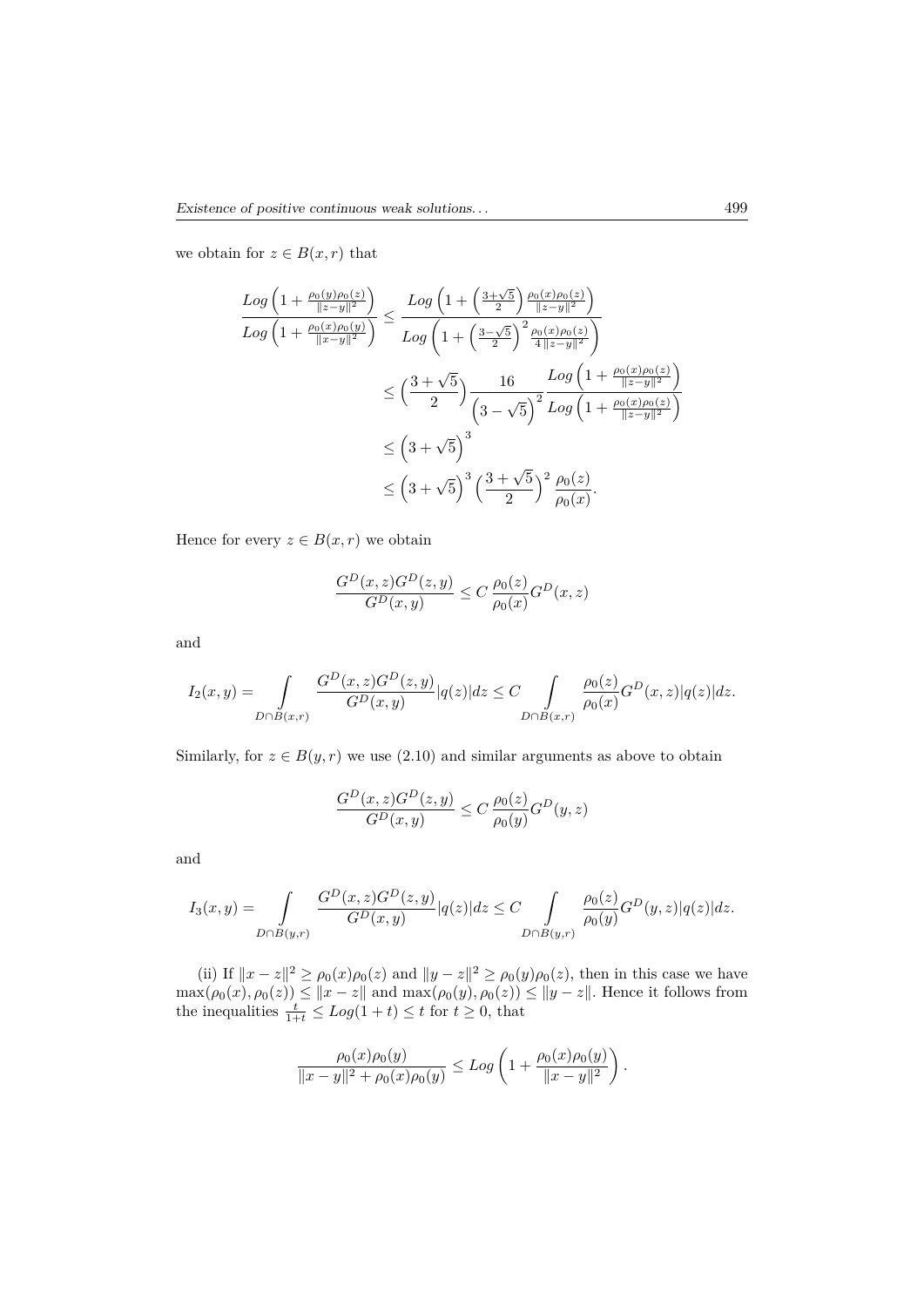Hence

$$
\frac{Log\left(1+\frac{\rho_0(y)\rho_0(z)}{\|z-y\|^2}\right)}{Log\left(1+\frac{\rho_0(x)\rho_0(y)}{\|x-y\|^2}\right)} \le \frac{\|x-y\|^2 + \rho_0(x)\rho_0(y)}{\|y-z\|^2} \frac{\rho_0(z)}{\rho_0(x)}
$$
  

$$
\le \frac{\|x-y\|^2 + \left(\frac{3+\sqrt{5}}{2}\right)(\rho_0(y))^2}{\|y-z\|^2} \frac{\rho_0(z)}{\rho_0(x)}
$$
  

$$
\le \left(\frac{3+\sqrt{5}}{2}\right) \frac{\|x-y\|^2 + (\rho_0(y))^2}{\|y-z\|^2} \frac{\rho_0(z)}{\rho_0(x)}
$$
  

$$
\le \left(\frac{3+\sqrt{5}}{2}\right) \frac{\|x-y\|^2 + \|y-z\|^2}{\|y-z\|^2} \frac{\rho_0(z)}{\rho_0(x)}
$$

and similarly

$$
\frac{Log\left(1+\frac{\rho_0(x)\rho_0(z)}{\|x-z\|^2}\right)}{Log\left(1+\frac{\rho_0(x)\rho_0(y)}{\|x-y\|^2}\right)} \le \left(\frac{3+\sqrt{5}}{2}\right) \frac{\|x-y\|^2 + \|x-z\|^2}{\|x-z\|^2} \frac{\rho_0(z)}{\rho_0(y)}.
$$

So, using (2.9) we obtain for  $z \in B(x, r)$  we get

$$
\frac{G^D(x,z)G^D(z,y)}{G^D(x,y)} \le C \frac{\rho_0(z)}{\rho_0(x)} G^D(x,z)
$$

and

$$
I_2(x,y) = \int_{D \cap B(x,r)} \frac{G^D(x,z)G^D(z,y)}{G^D(x,y)} |q(z)|dz \leq C \int_{D \cap B(x,r)} \frac{\rho_0(z)}{\rho_0(x)}G^D(x,z)|q(z)|dz.
$$

Similarly, for  $z \in B(y, r)$  we use  $(2.10)$  and similar arguments as above to obtain

$$
\frac{G^D(x,z)G^D(z,y)}{G^D(x,y)} \le C \frac{\rho_0(z)}{\rho_0(y)} G^D(y,z)
$$

and

$$
I_3(x,y)=\int\limits_{D\cap B(y,r)}\frac{G^D(x,z)G^D(z,y)}{G^D(x,y)}|q(z)|dz\leq C\int\limits_{D\cap B(y,r)}\frac{\rho_0(z)}{\rho_0(y)}G^D(y,z)|q(z)|dz.
$$

This completes the proof of the proposition.

*Proof of Theorem 2.2.* Assume that  $q \in K(D)$ . Then by Proposition 2.5, we deduce that  $(2.6)$  is satisfied. To prove the converse, we deduce from  $(2.2)$ ,  $(2.7)$  and  $(2.8)$  that

$$
\frac{G^D(x, z)G^D(z, y)}{G^D(x, y)}|q(z)| = \frac{G^D(z, y)}{G^D(x, y)} G^D(x, z)|q(z)|
$$
  
 
$$
\geq C||x - y||^d \frac{\rho_0(z)}{\rho_0(x)} G^D(x, z)|q(z)|.
$$

 $\Box$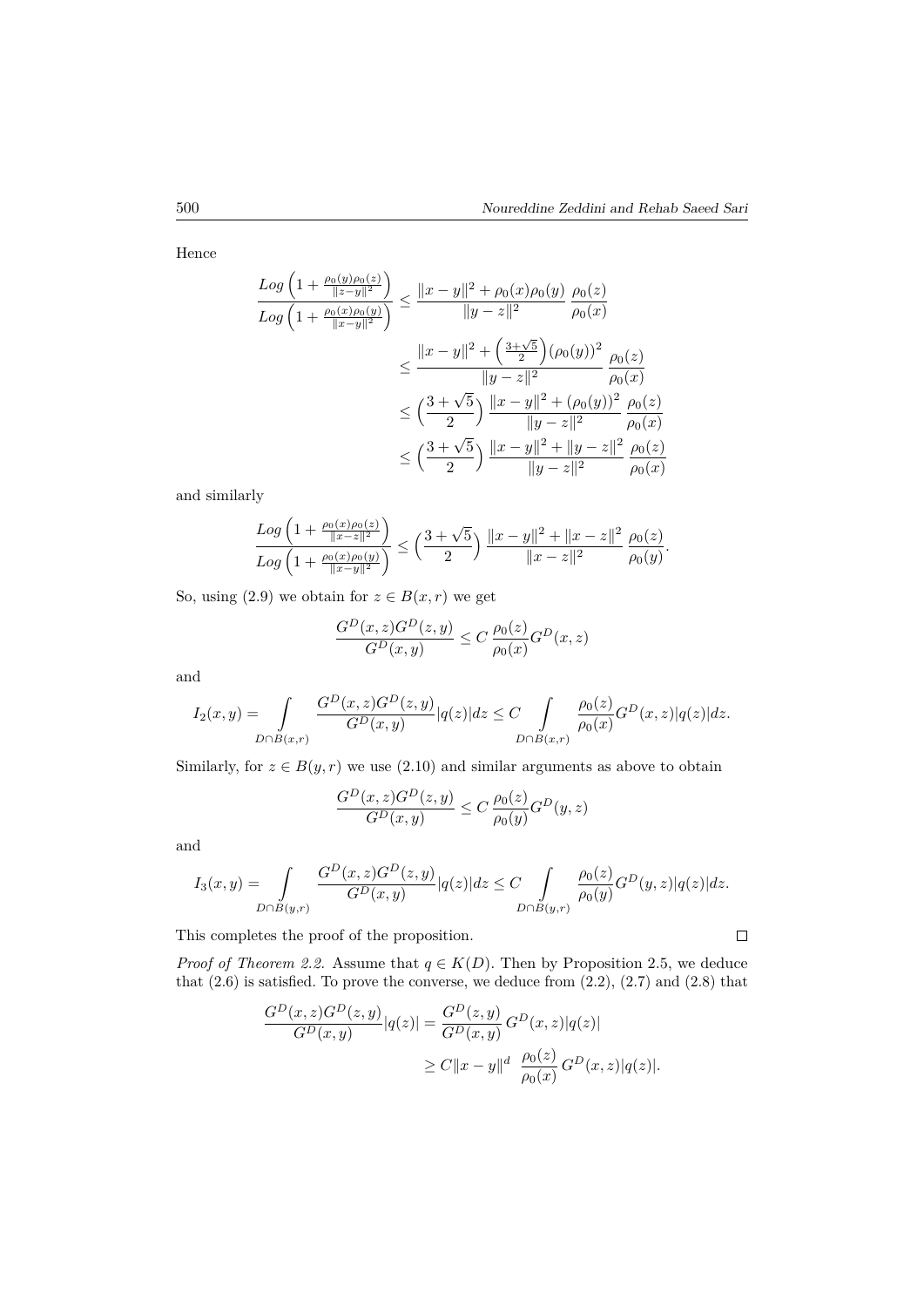Let  $r > 0$  and  $x, y \in D$ . Then

$$
C||x - y||^d \int_{D \cap B(x,r)} \frac{\rho_0(z)}{\rho_0(x)} G^D(x,z) |q(z)| dz
$$
  
\n
$$
\leq \int_{D \cap (B(x,r) \cup B(y,r))} \frac{G^D(x,z)G^D(z,y)}{G^D(x,y)} |q(z)| dz
$$
  
\n
$$
\leq \sup_{(\xi,\zeta) \in D \times D} \int_{D \cap (B(\xi,r) \cup B(\zeta,r))} \frac{G^D(\xi,z)G^D(z,\zeta)}{G^D(\xi,\zeta)} |q(z)| dz.
$$

Let *L* be the diameter of *D*. Then for every  $x \in D$ , there exists  $y = y_x \in D$  such that  $||x - y_x||$  ≥  $\frac{L}{4}$ . If this is not true, then there exists  $x_0 \in D$  such that for every  $y \in D$ we have  $||x_0 - y|| \leq \frac{L}{4}$ . So we obtain  $D \subset B(x_0, \frac{L}{4})$ , which gives a contradiction with the definition of the diameter *L*. Using this fact we deduce that for every  $r > 0$  and  $x \in D$  we have

$$
C\left(\frac{L}{4}\right)^d \int\limits_{D \cap B(x,r)} \frac{\rho_0(z)}{\rho_0(x)} G^D(x,z) |q(z)| dz
$$
  

$$
\leq \sup_{(\xi,\zeta) \in D \times D} \int\limits_{D \cap (B(\xi,r) \cup B(\zeta,r))} \frac{G^D(\xi,z) G^D(z,\zeta)}{G^D(\xi,\zeta)} |q(z)| dz.
$$

This shows that if (2.6) is satisfied then (2.5) is also satisfied. The proof is complete.  $\Box$ 

Next, we recall some important properties that will be used in the study of the boundary value problems (1*.*2) and (1.1). The proofs of these properties can be found in references  $[15, 20]$  and  $[2]$ .

**Proposition 2.6.** *Let*  $q \in K(D)$ *. Then the following assertions hold.* 

(1) *Letting r tends to infinity in Proposition 2.5 and using the results established in* [20] *and* [15] *stating that*  $\sup_{x \in D} \int_D$  $\frac{\rho_0(z)}{\rho_0(x)} G^D(x, z) |q(z)| dz < \infty$ , we deduce that

$$
N_D(q) = \sup_{(x,y)\in D \times D} \int_{D} \frac{G^D(x,z)G^D(z,y)}{G^D(x,y)} |q(z)| dz < \infty.
$$
 (2.12)

(2) For any nonnegative superharmonic function *h* and every  $x \in D$  we have

$$
\int_{D} G^{D}(x,z)h(z)|q(z)|dz \le N_D(q)h(x).
$$
\n(2.13)

- (3) *The function*  $y \longrightarrow \rho_0(y)q(y) \in L^1(D)$ *. In particular*  $q \in L^1_{loc}(D)$ *.*
- (4) The Green potential  $\overline{P}Gq$  belongs to  $C_0(D)$ .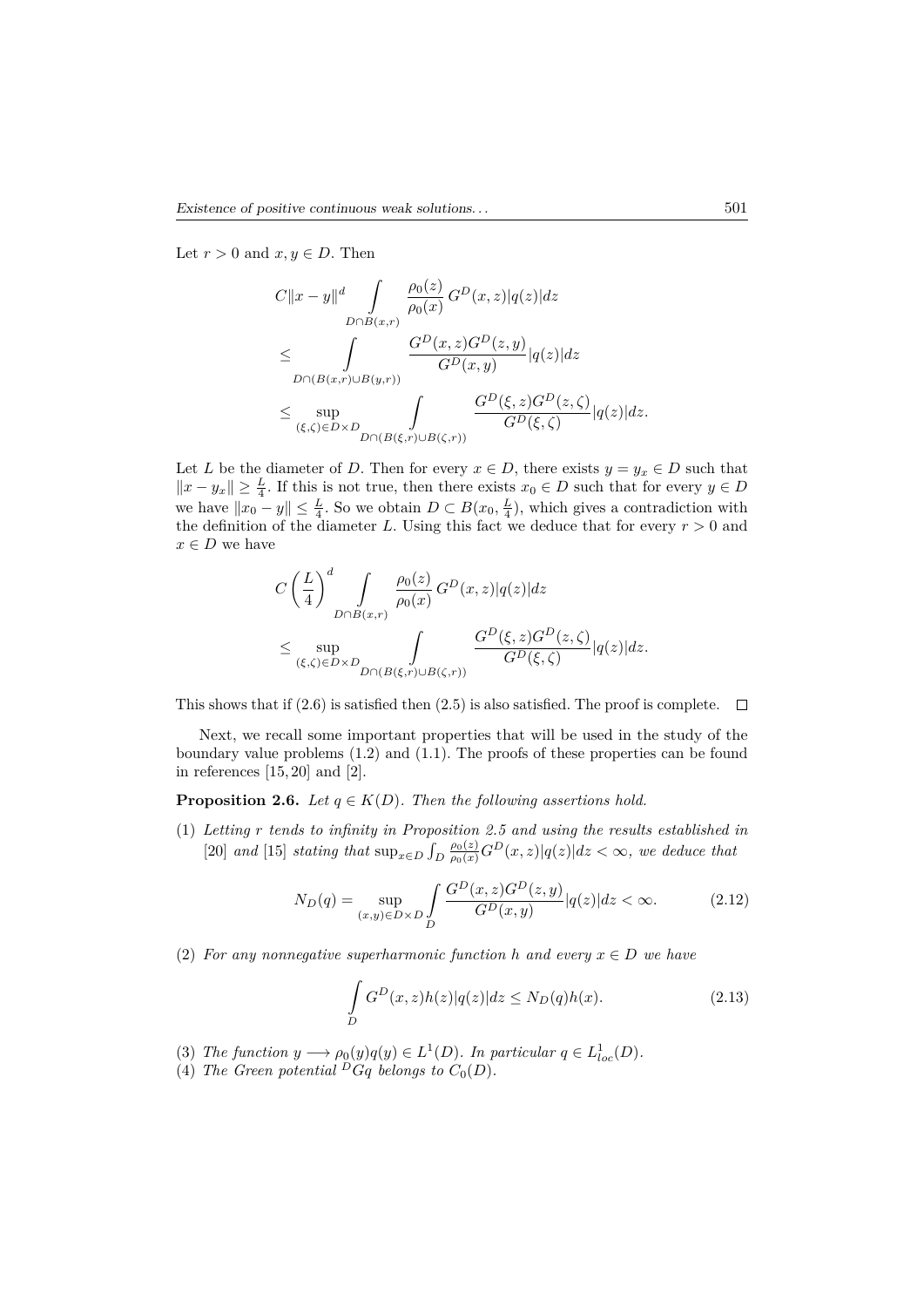The following results will also play an important role in the sequel.

**Proposition 2.7.** *Let h be a nonnegative superharmonic function in D and q be a* nonnegative functions in  $K(D)$ . Then for each  $x \in D$  such that  $0 \lt h(x) \lt \infty$ , we *have*

$$
\exp(-N_D(q))h(x) \le h(x) - {}^D G_q(qh)(x) \le h(x). \tag{2.14}
$$

**Proposition 2.8.** *Let q be a nonnegative function in K*(*D*)*. Then the family of functions*

$$
\mathcal{F}_q = \{^D G p \, ; \, |p| \le q \}
$$

*is equicontinuous in D and consequently it is relatively compact in*  $C_0(D)$ *.* 

We close this section by giving a fundamental example of functions belonging to  $K(D)$  that was given in [20] and [15].

**Example 2.9.** Let  $\beta \in \mathbb{R}$  and define  $q(x) = \frac{1}{(\rho_0(x))^{\beta}}$  for  $x \in D$ . Then

$$
q \in K(D) \quad \text{if and only if} \quad \beta < 2.
$$

#### 3. EXISTENCE OF POSITIVE SOLUTIONS FOR SOME SEMILINEAR ELLIPTIC EQUATIONS

The aim of this section is to study the existence of positive continuous weak solutions of the following semilinear elliptic Dirichlet problem (1*.*2). First we begin by introducing the notion of continuous weak solutions for this problem.

Denote by  $C_c^{\infty}(D)$  the set of all infinitely differentiable functions in  $D$  with compact support in *D*.

**Definition 3.1.** A function  $u$  is called a continuous weak solution of  $(1.2)$  if

(i) 
$$
u \in C(D, \mathbb{R}),
$$
  
\n(ii) 
$$
\int_{D} u(x) \Delta \varphi(x) - \lambda f(x, u(x)) \varphi dx = 0 \text{ for every } \varphi \in C_c^{\infty}(D),
$$
  
\n(iii) 
$$
\lim_{\substack{x \to \xi \in \partial D \\ x \in D}} u(x) = \phi(\xi).
$$

The following result ensure the uniqueness of an eventual continuous weak solution for  $(1.2)$  in the case where  $f \geq 0$  and nondecreasing and continuous with respect to the second variable.

**Proposition 3.2.** Let  $f : D \times [0, \infty) \longrightarrow [0, \infty)$  be a Borel measurable function such *that*  $f(\cdot, c) \in L^1_{loc}(D)$  *for each*  $c \geq 0$  *and for each*  $x \in D$  *the function*  $t \to f(x, t)$  *is nondecreasing and continuous on* [0*,* ∞)*. For any nontrivial nonnegative continuous function*  $\phi$  *on the boundary*  $\partial D$  *and*  $\lambda > 0$ *, problem* (1.2) *has at most one nonnegative continuous weak solution.*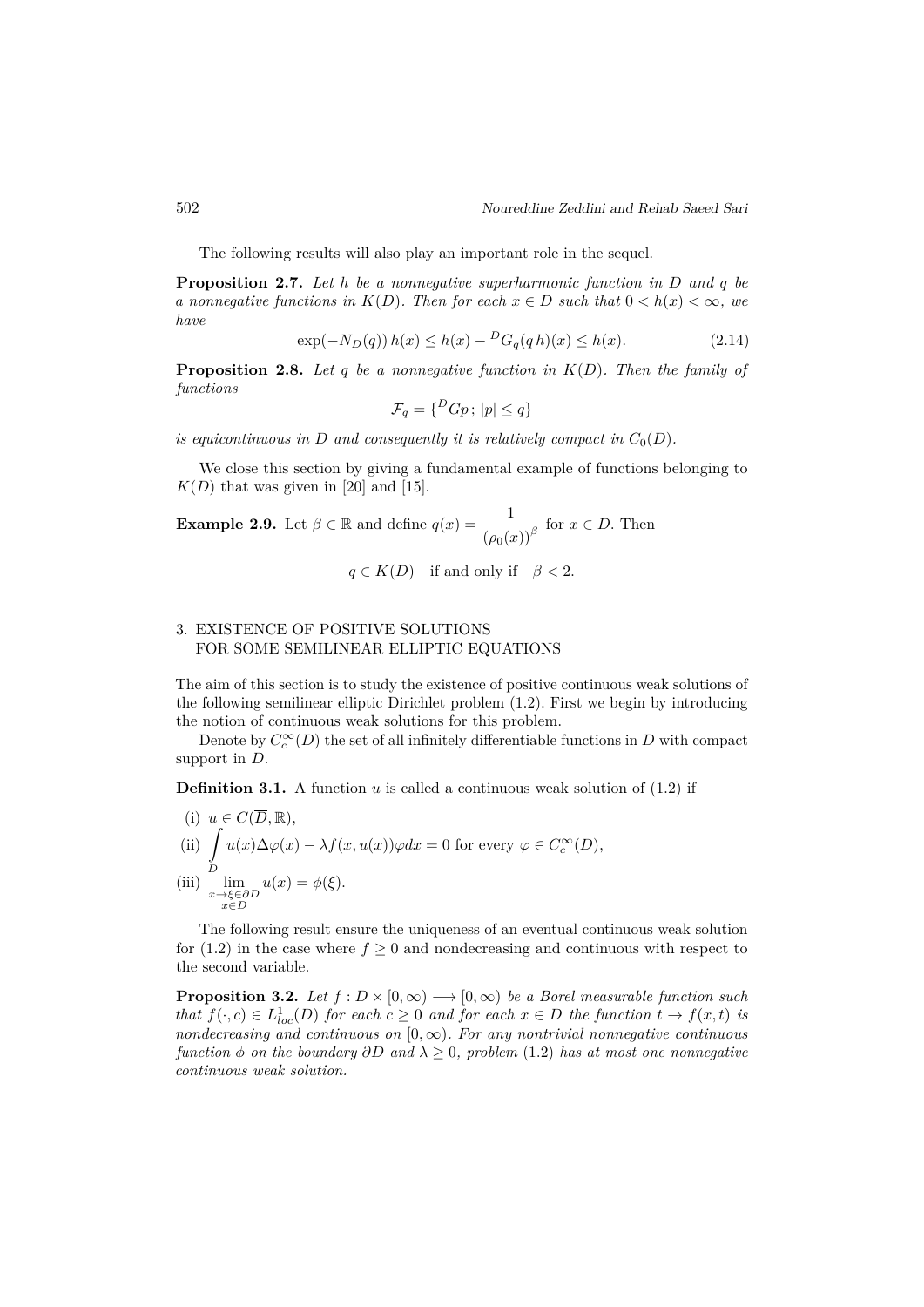*Proof.* Assume that there exist two nonnegative continuous weak solutions  $u_1$ ,  $u_2$  of  $(1.2)$  with  $u_1 \neq u_2$ . We suppose that there exists  $x_0 \in D$  such that  $u_1(x_0) > u_2(x_0)$ . Put  $w = u_1 - u_2$  and denote by  $E = \{x \in D : w(x) > 0\}$ . Then *E* is a nonempty open set and from the fact that *f* is nondecreasing with respect to the second variable, we obtain

$$
\begin{cases} \Delta w = \lambda \left[ f(x, u_1(x)) - f(x, u_2(x)) \right] \ge 0 & \text{in } E \quad \text{(in the sense of distributions)}, \\ w \le 0 & \text{on } \partial E. \end{cases}
$$

Hence by the weak maximum principle (see [9, p. 333–334]) we get  $w \le 0$  in *E*. This contradicts the definition of *E* and achieves the proof. contradicts the definition of *E* and achieves the proof.

In order to state an existence result for  $(1.2)$  for  $\lambda$  sufficiently small, we assume that *f* satisfy the following hypotheses:

- $(H_1)$  The function  $f(\cdot, 0)$  belongs to  $K(D)$ .
- $(H_2)$   $f: D \times [0, \infty) \longrightarrow [0, \infty)$  is Borel measurable such that for each  $x \in D$ , the map  $t \to f(x, t)$  is continuous and satisfying the following condition: For each  $M > 0$ , there exists a nonnegative function  $q_M \in K(D)$  such that for each  $x \in D$ , the map  $t \to q_M(x) t - f(x, t)$  is nondecreasing on [0*, M*].

$$
(H_3) \ \sigma_0 := \inf_{x \in \overline{D}} \left[ \frac{H_D \phi(x)}{P G f(\cdot, 0)(x)} \right] > 0.
$$

#### **Remarks 3.3.**

- (1) The conditions  $(H_1)$  and  $(H_2)$  are satisfied in the particular case  $f(x,t) = p(x) g(t)$ , where  $p \in K(D)$  and  $g(t) = t^{\alpha}, \alpha \ge 1$  or more generally  $g : [0, \infty) \to [0, \infty)$  is continuous and satisfying for each  $M > 0$ , there exists a constant  $b = b(M) \geq 0$ such that  $g(t) - g(s) \leq b(t-s)$  for  $0 \leq s < t \leq M$ . Indeed in this case  $(H_2)$  is satisfied with  $q_M = b(M)p$ .
- (2) Let  $p \in K(D)$  and  $g(t) = \frac{1}{1+\sqrt{t}}$ . Then the function  $f(x, t) = p(x) g(t)$  satisfy  $(H_2)$ with  $q_M = 0$  despite the derivative  $g'(t) = \frac{-1}{2\sqrt{t}(1+\sqrt{t})^2}$  for  $t > 0$  is not bounded near zero.
- (3) The hypothesis  $(H_3)$  is satisfied in the particular case where  $f(\cdot, 0) = 0$  with  $\sigma_0 = \infty$ .

**Example 3.4.** Let  $\alpha \geq 1$ , and  $\beta, \gamma \in \mathbb{R}$  such that  $\beta < 2 + \min(\gamma, 0)$ . Define

$$
f(x,t) = \frac{1}{(\rho_0(x))^\beta} (\rho_0(x) + t)^\gamma t^\alpha \quad \text{for} \quad (x,t) \in D \times [0,\infty).
$$

Then *f* satisfy hypotheses  $(H_1)$ – $(H_3)$ . Indeed, since  $f(x, 0) = 0$  then  $(H_1)$  is satisfied and  $(H_3)$  is satisfied with  $\sigma_0 = \infty$ . Next we prove that *f* satisfy  $(H_2)$ . To this aim we consider  $M > 0$ ,  $0 \le s \le t \le M$  and  $\eta \in [s, t]$  such that

$$
(\rho_0(x) + t)^{\gamma} t^{\alpha} - (\rho_0(x) + s)^{\gamma} s^{\alpha} = (t - s) [\gamma(\rho_0(x) + \eta)^{\gamma - 1} \eta^{\alpha} + \alpha(\rho_0(x) + \eta)^{\gamma} \eta^{\alpha - 1}].
$$

We will discuss two cases.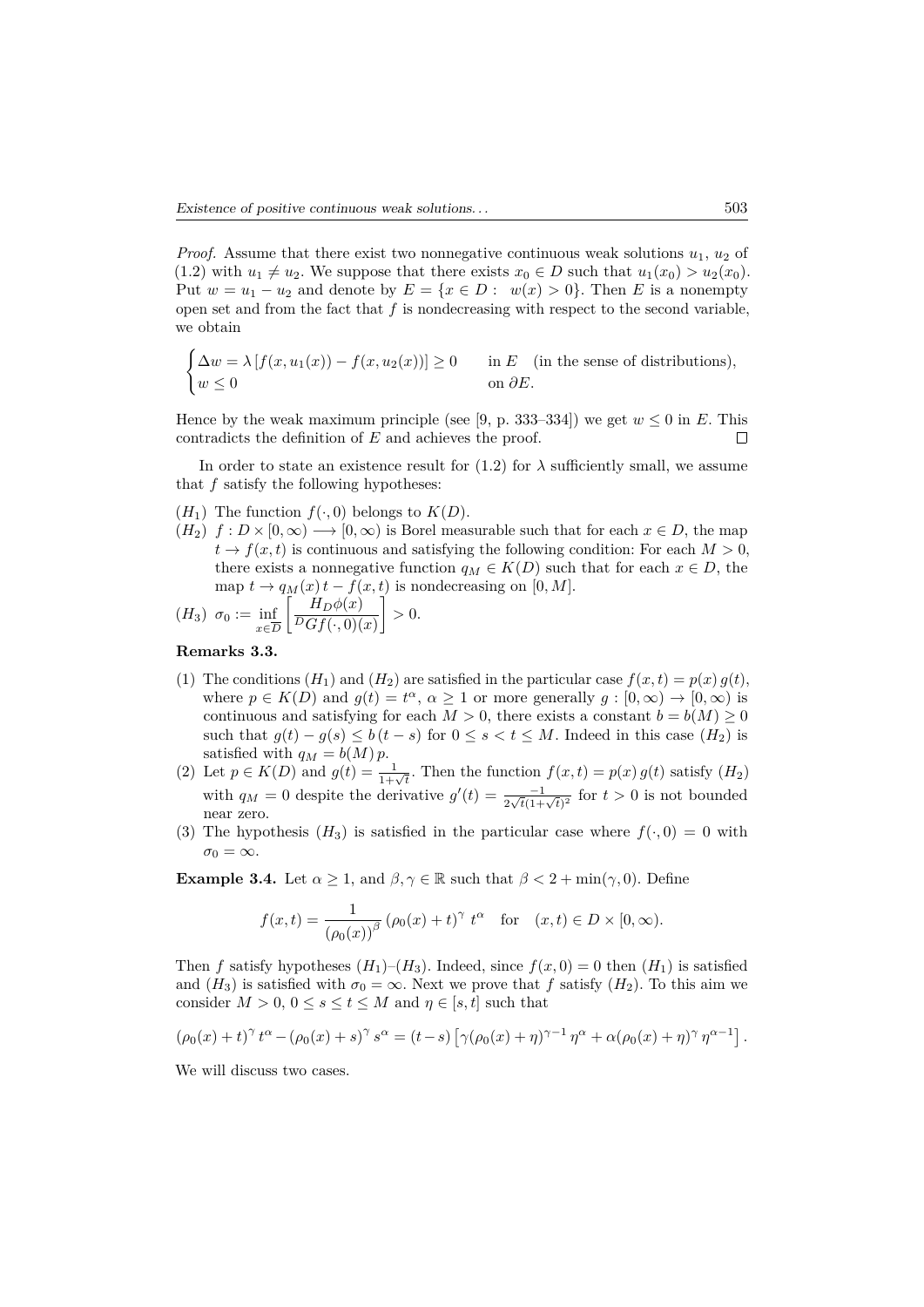*.*

*Case 1.*  $\gamma \geq 0$ . In this case since  $\gamma + \alpha - 1 \geq 0$ , so

$$
(\rho_0(x) + \eta)^{\gamma - 1} \eta^{\alpha} \le \max ((L + \eta)^{\gamma - 1}, \eta^{\gamma - 1}) \eta^{\alpha}
$$
  
= max  $((L + \eta)^{\gamma - 1} \eta^{\alpha}, \eta^{\gamma + \alpha - 1})$   
 $\le \max ((L + \eta)^{\gamma + \alpha - 1}, \eta^{\gamma + \alpha - 1}) = (L + M)^{\gamma + \alpha - 1}.$ 

Hence

$$
f(x,t) - f(x,s) \le \frac{(\alpha + \gamma)(L+M)^{\gamma + \alpha - 1}}{(\rho_0(x))^\beta} (t - s).
$$

Consequently,  $(H_3)$  is satisfied with

$$
q_M(x) = \frac{(\alpha + \gamma)(L + M)^{\gamma + \alpha - 1}}{(\rho_0(x))^{\beta}}
$$

*Case 2.*  $\gamma < 0$ . In this case we have

$$
\gamma(\rho_0(x)+\eta)^{\gamma-1}\eta^{\alpha} + \alpha(\rho_0(x)+\eta)^{\gamma}\eta^{\alpha-1} \leq \alpha(\rho_0(x)+\eta)^{\gamma}\eta^{\alpha-1}
$$
  

$$
\leq \alpha M^{\alpha-1}(\rho_0(x))^{\gamma}
$$

Hence

$$
f(x,t) - f(x,s) \le \frac{\alpha M^{\alpha - 1}}{\left(\rho_0(x)\right)^{\beta - \gamma}}(t - s).
$$

Since  $\beta < 2 + \gamma$ , then  $\frac{1}{(\rho_0(x))^{\beta-\gamma}} \in K(D)$  and consequently  $(H_3)$  is satisfied with

$$
q_M(x) = \frac{\alpha M^{\alpha - 1}}{\left(\rho_0(x)\right)^{\beta - \gamma}}.
$$

Combining Cases 1 and 2 we deduce that  $(H_2)$  is satisfied with

$$
q_M(x) = \frac{\left[\alpha + \max(\gamma, 0)\right] (L + M)^{\alpha - 1 + \max(\gamma, 0)}}{\left(\rho_0(x)\right)^{\beta - \min(\gamma, 0)}}.
$$

**Example 3.5.** As it assumed as long of this paper  $D$  is a bounded  $C^{1,1}$ -domain and we consider  $\beta$ ,  $\gamma \in \mathbb{R}$  such that  $\beta < \min(1 + \gamma, 2)$ . Define

$$
f(x,t) = \frac{1}{(\rho_0(x))^\beta} (\rho_0(x) + t)^\gamma
$$
 for  $(x,t) \in D \times [0,\infty)$ .

Then f satisfy hypotheses  $(H_1)-(H_3)$ . Indeed, since  $\beta - \gamma < 1$  then  $f(x,0) = \frac{1}{(\rho_0(x))^{\beta-\gamma}} \in K(D)$  and  $(H_1)$  is satisfied. To prove that f verify  $(H_2)$ , we consider  $M > 0, 0 \le s \le t \le M$  and  $\eta \in [s, t]$  such that

$$
(\rho_0(x) + t)^{\gamma} - (\rho_0(x) + s)^{\gamma} = (t - s) [\gamma(\rho_0(x) + \eta)^{\gamma - 1}].
$$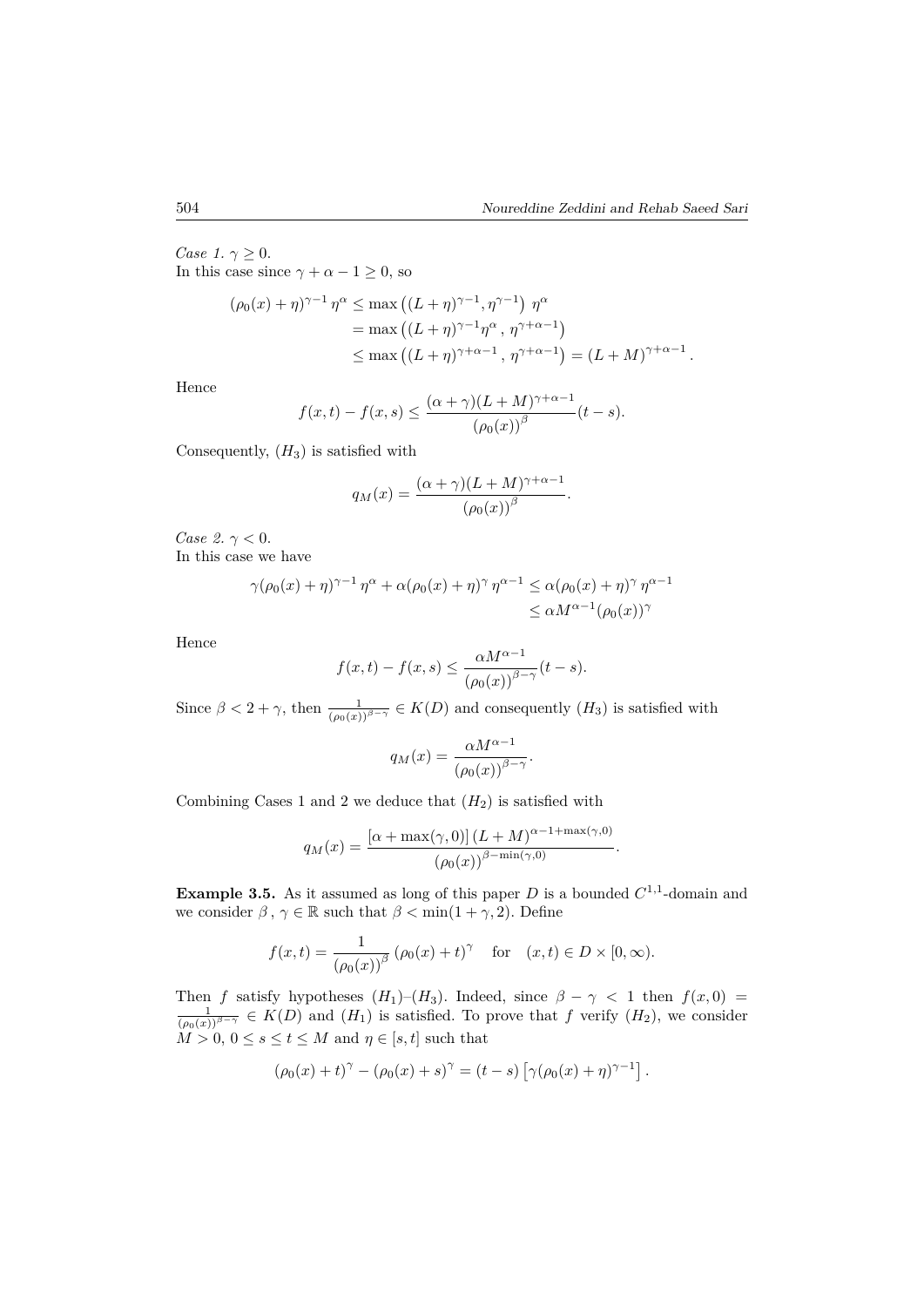We will discuss three cases.

*Case 1.*  $\gamma \leq 0$ . In this case we have  $f(x,t) - f(x,s) \leq 0$ . So we can take  $q_M = 0$ . *Case 2.*  $\gamma > 1$ . In this case we have

$$
f(x,t) - f(x,s) = \frac{\gamma(\eta + \rho_0(x))^{\gamma - 1}}{(\rho_0(x))^\beta} (t - s) \le \frac{\gamma(L + M)^{\gamma - 1}}{(\rho_0(x))^\beta} (t - s).
$$

So we can take

$$
q_M = \frac{\gamma (L+M)^{\gamma-1}}{(\rho_0(x))^\beta} \in K(D).
$$

*Case 3.*  $0 < \gamma < 1$ . In this case

$$
f(x,t) - f(x,s) = \frac{\gamma(\eta + \rho_0(x))^{\gamma - 1}}{(\rho_0(x))^{\beta}} (t - s) \le \frac{\gamma}{(\rho_0(x))^{\beta - \gamma + 1}} (t - s).
$$

Since  $\beta < 1 + \gamma$ , then

$$
q_M = \frac{\gamma}{(\rho_0(x))^{\beta - \gamma + 1}} \in K(D)
$$

and this shows that  $(H_2)$  is satisfied.

Finally we prove that *f* satisfy  $(H_3)$ . Since  $f(x, 0) = \frac{1}{(\rho_0(x))^{\beta - \gamma}}$  and  $\beta - \gamma < 1$ , then it follows from Proposition 5 in [15] that there exists  $C_1 > 0$  such that

$$
\frac{1}{C_1} \rho_0(x) \leq^D Gf(\cdot, 0)(x) \leq C_1 \rho_0(x)
$$

for every  $x \in D$ . On the other hand, since *D* is a bounded  $C^{1,1}$ -domain and  $H_D \phi$  is positive and harmonic in *D*, then it follows from Corollary 6.2 in [1] that there exists  $C_2 > 0$  depending only on  $\phi$  and *D* such that  $C_2 \rho_0(x) \leq H_D \phi(x)$  for every  $x \in D$ . Consequently for  $x \in D$  we have

$$
\frac{H_D \phi(x)}{D G f(\cdot, 0)(x)} \ge \frac{C_2 \rho_0(x)}{C_1 \rho_0(x)} = \frac{C_2}{C_1} > 0
$$

and then  $\sigma_0 > 0$ .

**Remark 3.6.** If *f* satisfies  $(H_1)$ – $(H_2)$ , then for each  $c > 0$  we have  $f(\cdot, c) \in K(D)$ . Indeed, for  $c > 0$  we deduce from  $(H_2)$  that there exists  $q_c \in K(D)$  such that for each  $x \in D$  and  $0 \le t_1 \le t_2 \le c$  we have

$$
t_1 q_c(x) - f(x, t_1) \le t_2 q_c(x) - f(x, t_2).
$$

By taking  $t_1 = 0$  and  $t_2 = c$  we obtain

$$
0 \le f(x, c) \le f(x, 0) + c q_c(x).
$$

This together with  $(H_1)$  shows that  $f(\cdot, c) \in K(D)$ .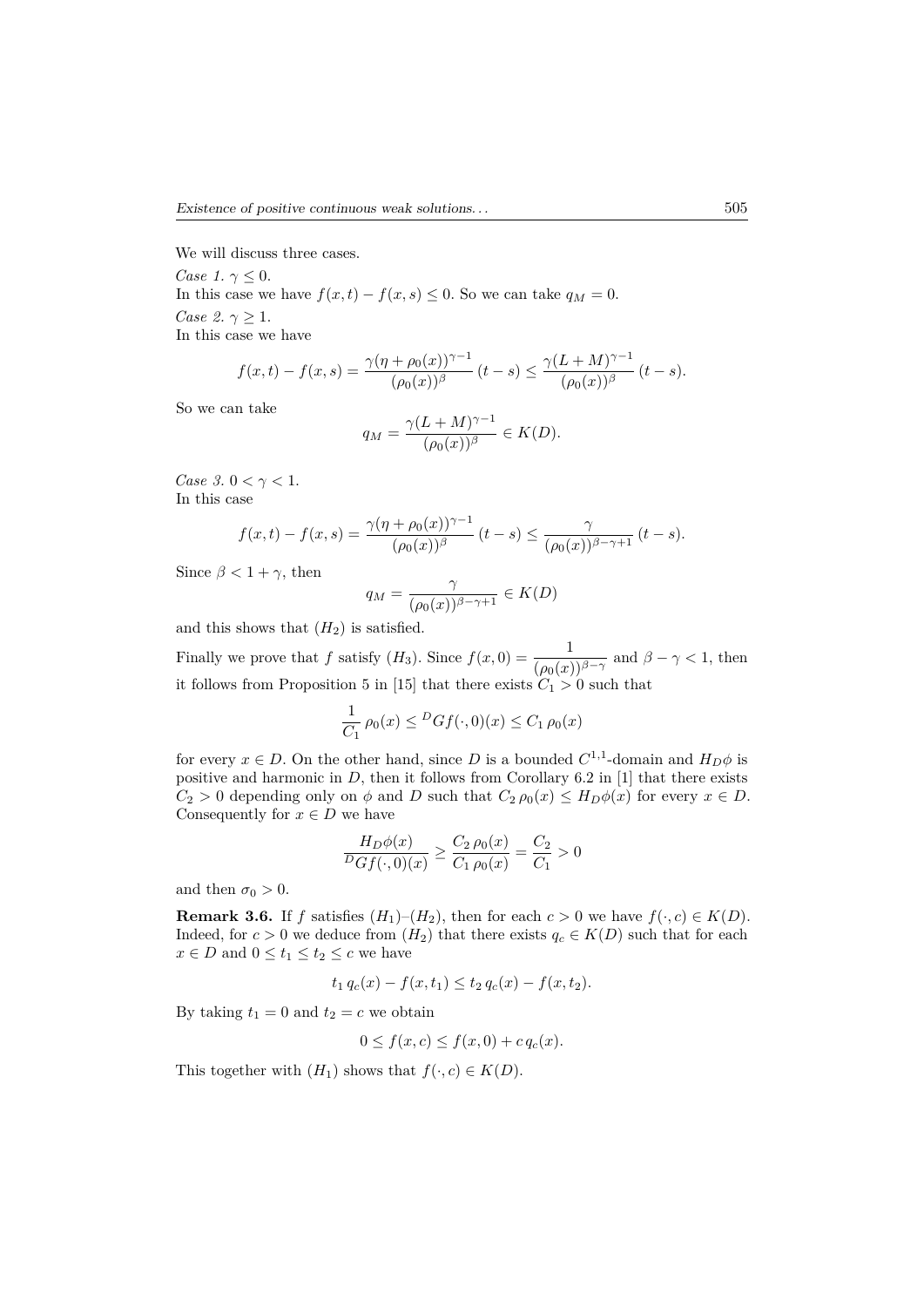The second main result of this paper will be an extension of a result established in [18] for the case  $f(x, u) = p(x)h(u)$ . The proof in [18] will be adapted here and we will give it for the sake of completeness.

**Theorem 3.7.** *Let ϕ be a nontrivial nonnegative continuous function on ∂D and assume that hypotheses*  $(H_1)$ *,*  $(H_2)$  *and*  $(H_3)$ *. Then there exists*  $\lambda_0 > 0$  *such that for*  $\lambda \in [0, \lambda_0)$ *, problem* (1.2) *has a positive continuous weak solution u satisfying the following global behavior*

$$
c_{\lambda} H_D \phi(x) \le u(x) \le H_D \phi(x) \quad \text{for each } x \in \overline{D}, \tag{3.1}
$$

*where*  $c_{\lambda} \in [0, 1)$ *.* 

*Proof.* Put

$$
M = \|H_D \phi\|_{\infty} = \sup_{x \in \overline{D}} |H_D \phi(x)|.
$$

Since  $H_D\phi$  is harmonic in *D* with boundary value  $\phi$ , then it follows from the maximum principle that

$$
M = \|\phi\|_{\infty} = \sup_{x \in \partial D} |\phi(x)|.
$$

Since  $\phi \neq 0$ , then  $M > 0$ . From hypothesis  $(H_2)$  there exists  $q = q_M \in K(D)$  such that for each  $x \in D$  and  $0 \le s < t \le M$  we have

$$
\frac{f(x,t) - f(x,s)}{t - s} \le q_M(x).
$$

Consider the function  $\theta : \lambda \to \lambda \exp(\lambda N_D(q))$ . Then  $\theta$  is a bijection from  $[0, \infty)$ to  $[0, \infty)$ . Put  $\lambda_0 = \theta^{-1}(\sigma_0) > 0$ , with the convention that  $\lambda_0 = \infty$  if  $\sigma_0 = \infty$ . For  $\lambda \in [0, \lambda_0)$ , we define the nonempty closed convex set

$$
\Lambda = \left\{ u \in B_b(D) : \left(1 - \frac{\theta(\lambda)}{\sigma_0}\right) \exp\left(-\lambda N_D(q)\right) H_D \phi(x) \le u(x) \le H_D \phi(x)\right\}.
$$

Let  $T$  be the operator defined on  $\Lambda$  by

$$
Tu = H_D \phi - {}^D G_{\lambda q} (\lambda q H_D \phi) + {}^D G_{\lambda q} (\lambda q u - \lambda f(u)).
$$

We will prove that  $\Lambda$  is invariant under  $T$  and  $T$  has a fixed point in  $\Lambda$  which is a solution of the integral equation

$$
u = H_D \phi - \,^D G(\lambda f(\cdot, u)) \qquad \text{in } D. \tag{3.2}
$$

For each  $u \in \Lambda$ , we have

$$
Tu = H_D \phi - \lambda^D G_{\lambda q} (qH_D \phi) + \lambda^D G_{\lambda q} (q u - f(\cdot, u))
$$
  
\n
$$
\leq H_D \phi - \lambda^D G_{\lambda q} (qH_D \phi) + \lambda^D G_{\lambda q} (q u)
$$
  
\n
$$
\leq H_D \phi.
$$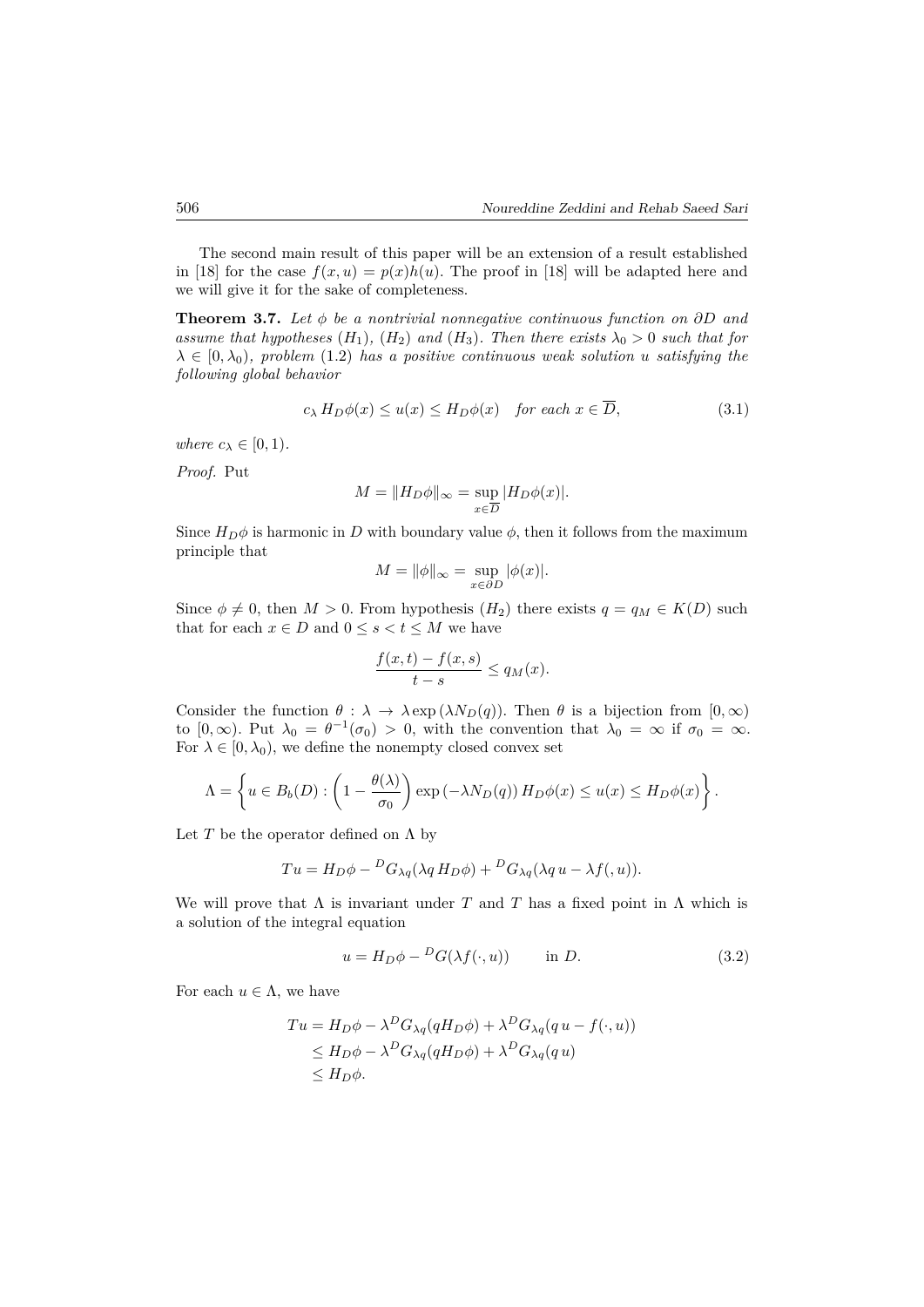Now, since for each  $y \in D$  the function  $t \longrightarrow qt - f(y, t)$  is nondecreasing on  $[0, ||\phi||_{\infty}]$ , then for each  $y \in D$  and  $t \in [0, ||\phi||_{\infty}]$  we have  $qt + f(y, 0) - f(y, t) \geq 0$ . So using Proposition 2.7, hypothesis  $(H_1)$  and  $(1.7)$  we get

$$
Tu = H_D \phi - {}^D G_{\lambda q} (\lambda q H_D \phi) - \lambda {}^D G_{\lambda q} (f(\cdot, 0)) + \lambda {}^D G_{\lambda q} (q u + f(\cdot, 0) - f(\cdot, u))
$$
  
\n
$$
\geq e^{-N_D(\lambda q)} H_D \phi - \lambda {}^D G_{\lambda q} (f(\cdot, 0))
$$
  
\n
$$
\geq e^{-\lambda N_D(q)} H_D \phi - \lambda {}^D G(f(\cdot, 0))
$$
  
\n
$$
\geq e^{-\lambda N_D(q)} H_D \phi - \lambda \frac{{}^D G(f(\cdot, 0))}{H_D \phi} H_D \phi
$$
  
\n
$$
\geq e^{-\lambda N_D(q)} H_D \phi - \lambda \sup_{x \in \overline{D}} \left[ \frac{{}^D G f(\cdot, 0)(x)}{H_D \phi(x)} \right] H_D \phi
$$
  
\n
$$
\geq e^{-\lambda N_D(q)} H_D \phi - \frac{\lambda}{\inf_{x \in \overline{D}} \left[ \frac{H_D \phi(x)}{D G f(\cdot, 0)(x)} \right]} H_D \phi
$$
  
\n
$$
\geq \exp(-\lambda N_D(q)) \left[ 1 - \frac{\theta(\lambda)}{\sigma_0} \right] H_D \phi.
$$

Consequently  $T\Lambda \subset \Lambda$ . Next, we prove that T is a nondecreasing operator on  $\Lambda$ . For this aim, we consider  $u, v \in \Lambda$  such that  $u \leq v$ . Then using hypothesis  $(H_2)$ , we get

$$
Tu - Tv = \lambda^D G_{\lambda q} (qu - f(\cdot, u) - qv + f(\cdot, v))
$$
  
=  $\lambda^D G_{\lambda q} (f(\cdot, v) - f(\cdot, u) - q(v - u)) \le 0.$ 

Next, we consider the sequence  $(u_n)_{n\geq 0}$  defined by

$$
u_0 = H_D \phi - \lambda^D G_{\lambda q}(qH_D \phi) - \lambda^D G_{\lambda q}(f(\cdot, 0)) \quad \text{and} \quad u_{n+1} = Tu_n \text{ for } n \ge 0.
$$

Using the monotonicity of  $T$ , we obtain

$$
u_0 \le u_1 \le \ldots \le u_n \le u_{n+1} \le H_D \phi.
$$

It follows from the dominated convergence theorem and the continuity of *f* that the sequence  $(u_n)_{n>0}$  converges to a function  $u \in \Lambda$  satisfying  $Tu = u$ , or equivalently

$$
u = H_D \phi - {}^D G_{\lambda q} (\lambda q H_D \phi) - \lambda {}^D G_{\lambda q} (f(\cdot, 0)) + \lambda {}^D G_{\lambda q} (q u + f(\cdot, 0) - f(\cdot, u)).
$$

This implies that

$$
(I - {}^{D}G_{\lambda q}(\lambda q.))u = (I - {}^{D}G_{\lambda q}(\lambda q.))H_D\phi - {}^{D}G_{\lambda q}(\lambda f(\cdot, u)).
$$

After applying the operator  $(I + {}^D G(\lambda q.))$  on the last equation, we deduce by (1.5) and  $(1.6)$  that  $u$  is a solution of the integral equation  $(3.2)$ . Now, using hypothesis  $(H_2)$  we obtain

$$
0 \le f(y, u(y)) \le f(y, 0) + q u \le f(y, 0) + ||\phi||_{\infty} q.
$$

Since  $f(\cdot, 0), q \in K(D)$ , we obtain  $f(\cdot, u) \in K(D)$ . So, using property 4 of Proposition 2.6 we obtain  ${}^D G(f(\cdot, u)) \in C_0(D)$ . This together with the definition of  $H_D\phi$  imply that *u* ∈ *C*( $\overline{D}$ ) and *u* =  $\phi$  on *∂D*. Applying (1.3) we deduce that *u* is a continuous weak solution of (1.2). weak solution of (1.2).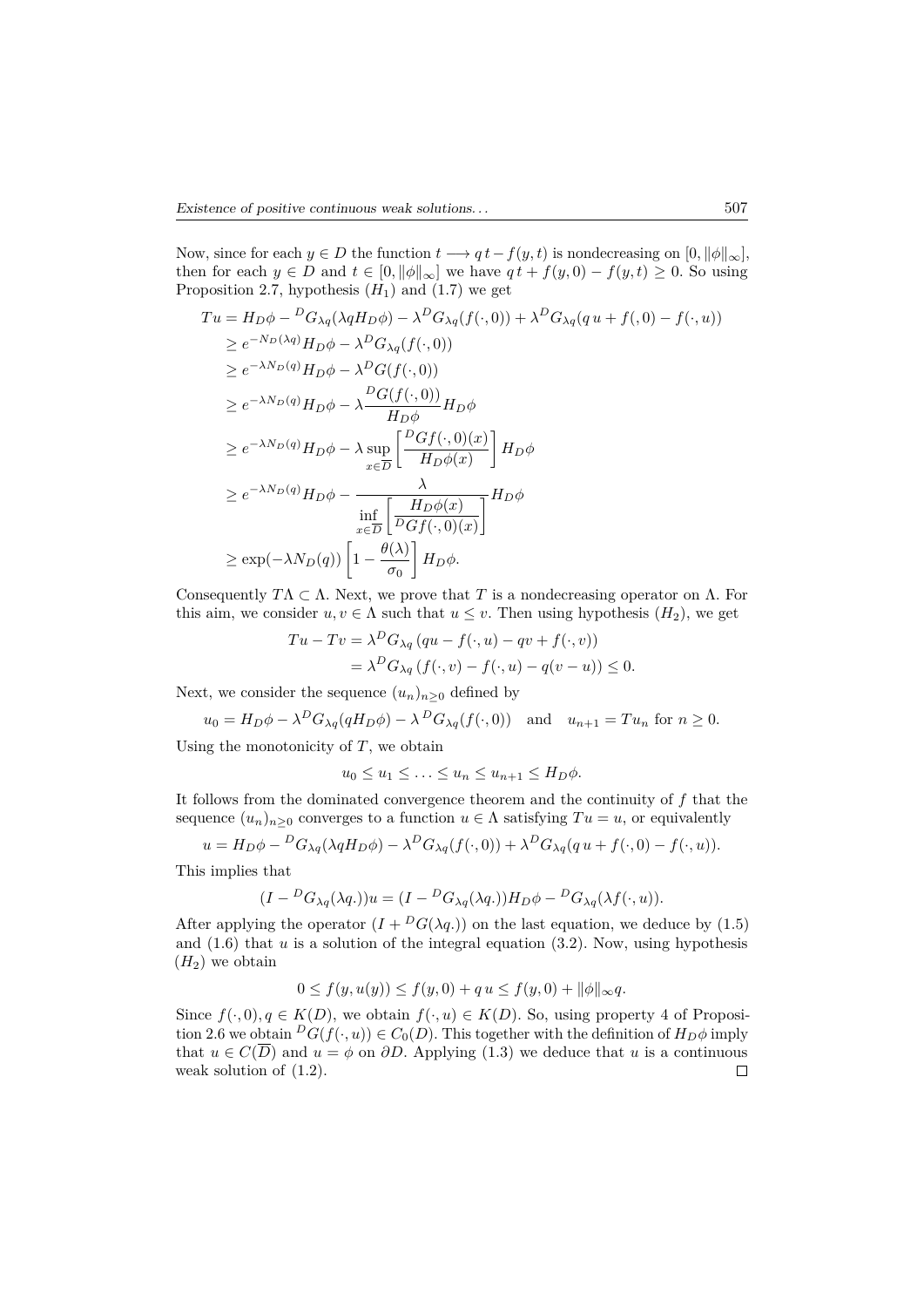## 4. EXISTENCE OF POSITIVE SOLUTIONS FOR SOME SEMILINEAR ELLIPTIC SYSTEMS

In this section we deal with the existence of positive continuous weak solutions for the semilinear elliptic system  $(1.1)$ . We assume that the functions  $f, g$  satisfy the following hypotheses

- $(H_4)$   $f, q : D \times [0, \infty) \times [0, \infty) \rightarrow [0, \infty)$  are Borel measurable functions such that for each  $x \in D$  the function  $(u, v) \rightarrow (f(x, u, v), g(x, u, v))$  is continuous on  $[0, \infty) \times [0, \infty)$  and for each  $(x, v) \in D \times [0, \infty)$  the function  $u \to f(x, u, v)$  is nondecreasing and for each  $(x, u) \times D \times [0, \infty)$  the function  $v \to g(x, u, v)$ is nondecreasing.
- ( $H_5$ ) The functions  $f(\cdot, 0, 0), g(\cdot, 0, 0)$  belong to the class  $K(D)$ .
- ( $H_6$ ) For each  $M > 0$ , there exist a nonnegative function  $q_M \in K(D)$  and two continuous functions  $g_1, f_2 : [0, \infty) \to [0, \infty)$  such that for every  $0 \le t_1 \le t_2 \le M$ ,  $0 \leq s_1 \leq s_2 \leq M$  and  $x \in D$  we have

$$
|f(x,t_2,s_2) - f(x,t_1,s_1)| \le q_M(x) [(t_2 - t_1) + |g_1(s_2) - g_1(s_1)|],
$$
  

$$
|g(x,t_2,s_2) - g(x,t_1,s_1)| \le q_M(x) [(s_2 - s_1) + |f_2(t_2) - f_2(t_1)|].
$$

 $(H<sub>7</sub>)$ 

$$
\sigma_1 = \inf_{x \in \overline{D}} \frac{H_D \phi_1(x)}{D_G(\omega_1)(x)} > 0 \quad \text{and} \quad \sigma_2 = \inf_{x \in \overline{D}} \frac{H_D \phi_2(x)}{D_G(\omega_2)(x)} > 0,
$$

where

$$
\omega_1(x) = f(x, 0, 0) + q_M(x) \left( \max_{0 \le s \le ||\phi_2||_{\infty}} g_1(s) \right),
$$
  

$$
\omega_2(x) = g(x, 0, 0) + q_M(x) \left( \max_{0 \le t \le ||\phi_1||_{\infty}} f_2(t) \right),
$$
  

$$
M = \max (||\phi_1||_{\infty}, ||\phi_2||_{\infty})
$$

and the functions  $q_M$ ,  $q_1$ ,  $f_2$  are given in  $(H_6)$ .

**Definition 4.1.** A pair  $(u, v)$  is said to be a positive continuous weak solution for  $(1.1)$  if

- (i)  $(u, v) \in C(\overline{D}) \times C(\overline{D})$  and  $u > 0$ ,  $v > 0$  in *D*,
- (ii) for every  $\varphi \in C_c^{\infty}(D)$  we have

$$
\int_{D} u(x)\Delta \varphi(x) - f(x, u(x), v(x))\varphi(x) dx = 0
$$

and

$$
\int\limits_{D} v(x) \Delta \varphi(x) - g(x, u(x), v(x)) \varphi(x) \, dx = 0,
$$

(iii)  $\lim_{x \to \xi \in \partial D} u(x) = \phi_1(\xi)$  and  $\lim_{x \to \xi \in \partial D} x \in D$  $v(x) = \phi_2(\xi).$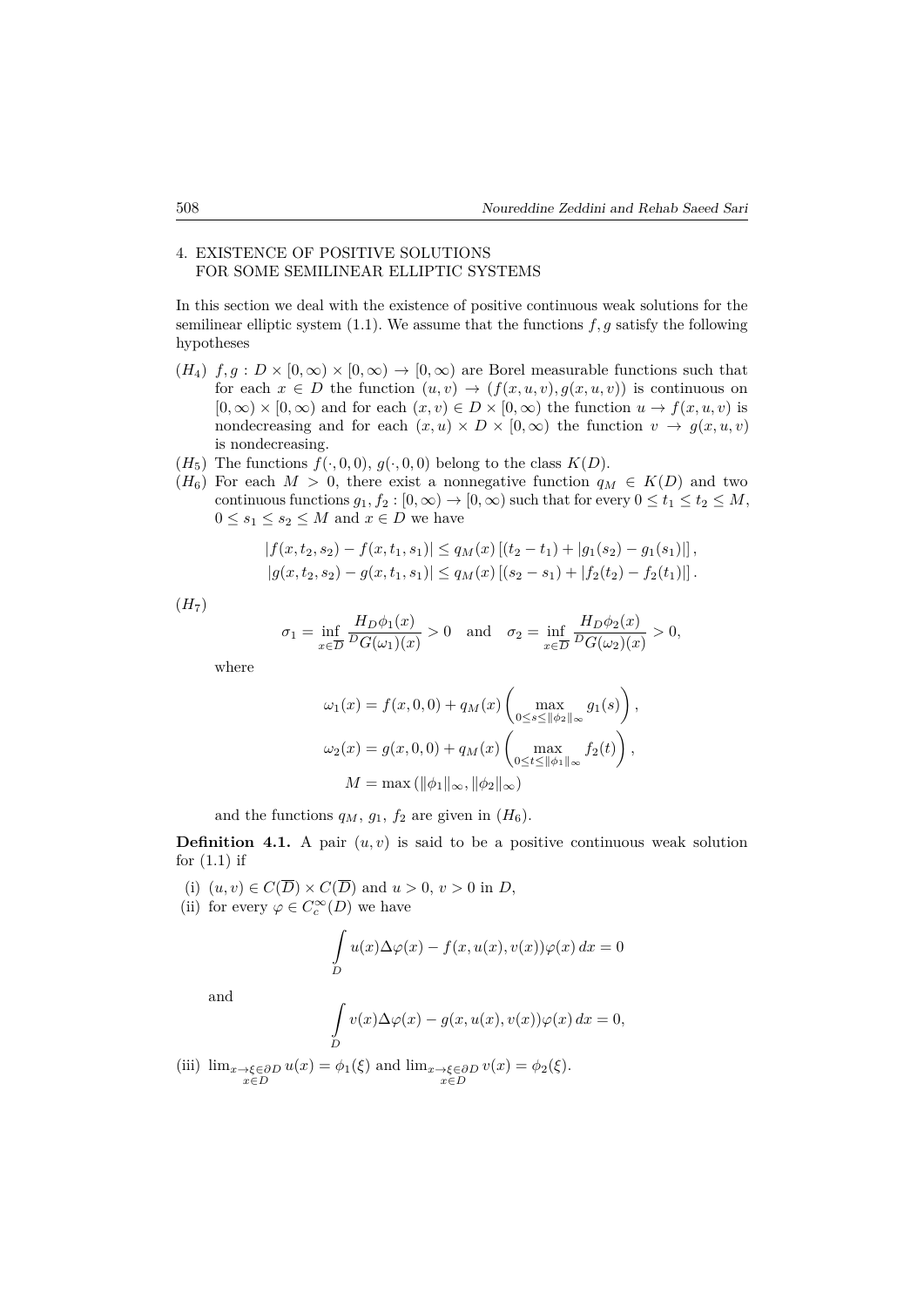Under the precedent hypotheses we prove the following theorem.

**Theorem 4.2.** *Let*  $\phi_1$ ,  $\phi_2$  *be two nontrivial nonnegative continuous functions on*  $\partial D$ *and*  $f, g: D \times [0, \infty) \times [0, \infty) \to [0, \infty)$  *be two Borel measurable functions satisfying hypotheses* (*H*<sub>4</sub>)–(*H*<sub>7</sub>)*. Then there exist*  $\lambda_0 > 0$  *and*  $\mu_0 > 0$  *such that for each*  $\lambda \in [0, \lambda_0)$ *and*  $\mu \in [0, \mu_0)$ *, system* (1.1) *has a continuous weak solution*  $(u, v)$  *satisfying* 

$$
\widetilde{c}_{1,\lambda} H_D \phi_1 \le u \le H_D \phi_1 \quad \text{and} \quad \widetilde{c}_{2,\mu} H_D \phi_2 \le v \le H_D \phi_2 \quad \text{in} D,\tag{4.1}
$$

*where*  $\widetilde{c}_{1,\lambda}, \widetilde{c}_{2,\mu} \in [0,1)$ *.* 

**Remark 4.3.** Let  $u, v \in C(\overline{D})$  such that  $0 \le u \le H_D\phi_1$ ,  $0 \le v \le H_D\phi_2$  and assume that hypotheses  $(H_4)$ – $(H_7)$  are satisfied. Then from hypothesis  $(H_6)$  we have

$$
0 \le f(x, 0, v) \le \omega_1(x)
$$
 and  $0 \le g(x, u, 0) \le \omega_2(x)$ , for every  $x \in D$ .

Hence

$$
\sigma'_0 = \inf_{x \in \overline{D}} \left[ \frac{H_D \phi_1(x)}{D G f(\cdot, 0, v)(x)} \right] \ge \inf_{x \in \overline{D}} \left[ \frac{H_D \phi_1(x)}{D G(\omega_1)(x)} \right] = \sigma_1 > 0
$$

and

$$
\sigma_0'' = \inf_{x \in \overline{D}} \left[ \frac{H_D \phi_2(x)}{D G g(\cdot, u, 0)(x)} \right] \ge \inf_{x \in \overline{D}} \left[ \frac{H_D \phi_2(x)}{D G(\omega_2)(x)} \right] = \sigma_2 > 0.
$$

Define the positive constants

$$
\lambda_1 = \theta^{-1}(\sigma_1)
$$
 and  $\mu_1 = \theta^{-1}(\sigma_2)$  for  $\theta(r) = r \exp(r N_D(q_M))$ .

Then it follows from Theorem 3*.*7, the fact that *f* is nondecreasing with respect to the second variable, the fact that  $g$  is nondecreasing with respect to the third variable and Proposition 3.2 that for  $0 \leq \lambda < \lambda_1$  and  $0 \leq \mu < \mu_1$  the problem

$$
\begin{cases}\n\Delta y = \lambda f(x, y, v) & \text{in } D \quad \text{(in the sense of distributions)}, \\
\Delta z = \mu g(x, u, z) & \text{in } D \quad \text{(in the sense of distributions)}, \\
y = \phi_1 \text{ and } z = \phi_2 \quad \text{on } \partial D\n\end{cases}
$$
\n(4.2)

has a unique pair  $(y, z)$  of continuous weak solution satisfying

$$
\widetilde{c}_{1,\lambda} H_D \phi_1 \leq y \leq H_D \phi_1 \quad \text{and} \quad \widetilde{c}_{2,\mu} H_D \phi_2 \leq z \leq H_D \phi_2 \quad \text{in } D,
$$
\n
$$
(4.3)
$$

where

$$
\widetilde{c}_{1,\lambda} = \left[1 - \frac{\theta(\lambda)}{\sigma_1}\right] \exp(-\lambda N_D(q_M))
$$
 and  $\widetilde{c}_{2,\mu} = \left[1 - \frac{\theta(\mu)}{\sigma_2}\right] \exp(-\mu N_D(q_M)).$ 

*Proof of Theorem 4.2.* Let  $\lambda_1 = \theta^{-1}(\sigma_1), \mu_1 = \theta^{-1}(\sigma_2), \tilde{c}_{1,\lambda}$  and  $\tilde{c}_{2,\mu}$  be the constants defined in the Remark 4.3. For any  $(\lambda, \mu) \in [0, \lambda_1) \times [0, \mu_1)$ , we consider the nonempty closed convex set

$$
\Gamma = \left\{ (u, v) \in C(\overline{D}) \times C(\overline{D}) : \tilde{c}_{1, \lambda} H_D \phi_1 \le u \le H_D \phi_1; \, \tilde{c}_{2, \mu} H_D \phi_2 \le v \le H_D \phi_2 \right\}
$$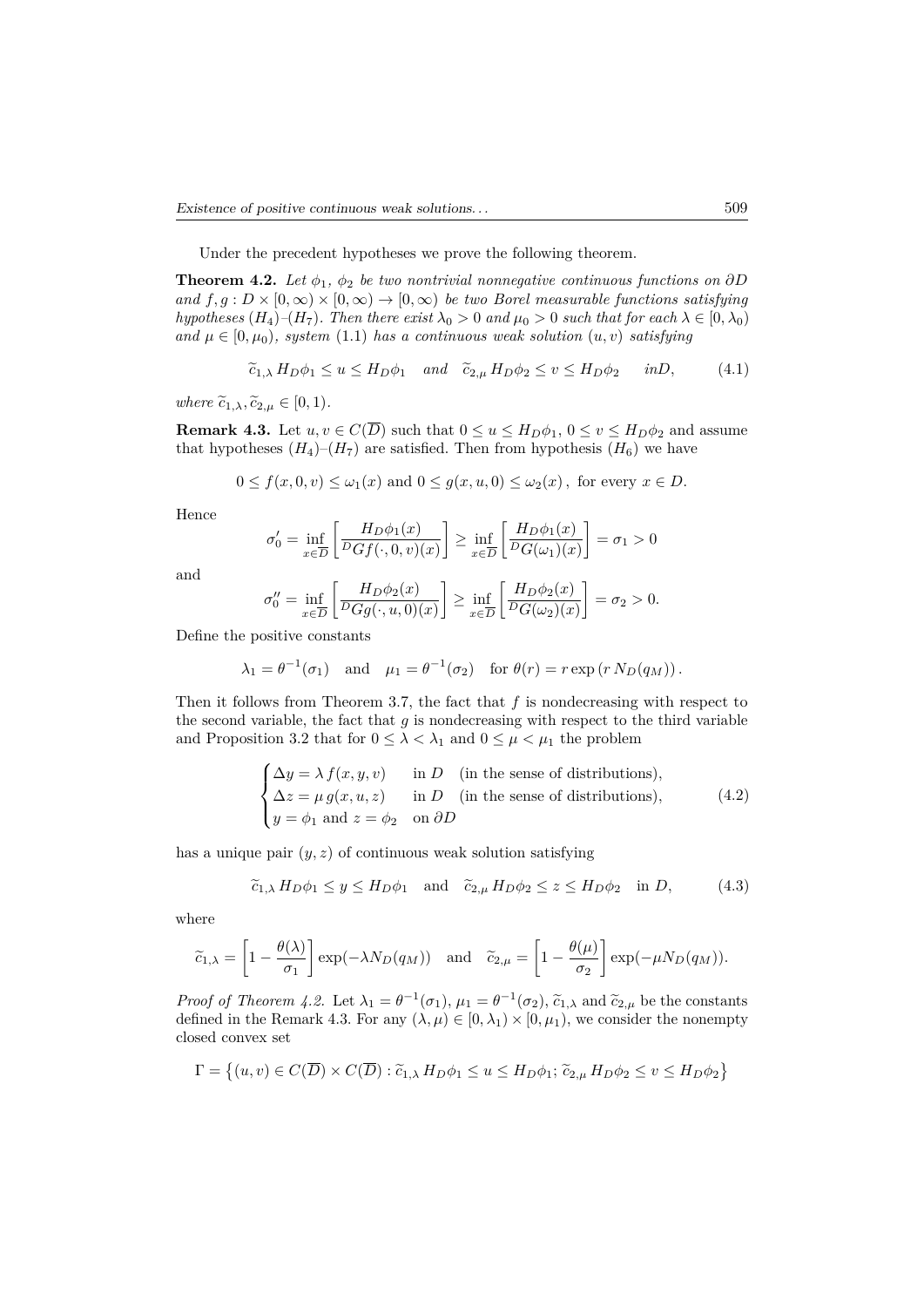and define the operator  $T$  on  $\Gamma$  by

$$
T(u, v) = (T_1(u, v), T_2(u, v)) = (y, z),
$$

the unique positive continuous weak solution of the problem (4*.*2). Then by Theorem 3.7, the solution  $(y, z) \in C(\overline{D}) \times C(\overline{D})$ , satisfies (4.3) and the integral the equations

$$
y = H_D \phi_1 - \lambda^D G(f(\cdot, y, v)), \quad z = H_D \phi_2 - \mu^D G(g(\cdot, u, z)).
$$

In particular we deduce that Γ is invariant under *T*. In order to use the Schauder fixed point theorem, we will prove that  $T$  is a compact operator on  $\Gamma$ . First, we prove that *T*<sub>1</sub>(Γ) and *T*<sub>2</sub>(Γ) are equicontinuous on  $\overline{D}$ . Let  $x, x' \in \overline{D}$ . Then for any  $(u, v) \in \Gamma$  such that  $T(u, v) = (T_1(u, v), T_2(u, v)) = (y, z)$  we have

$$
|y(x) - y(x')| \le |H_D \phi_1(x) - H_D \phi_1(x')| + \lambda \left| \frac{P_G(f(\cdot, y, v))(x) - P_G(f(\cdot, y, v))(x')}{P_G(f(\cdot, y, v))(x') \right|
$$

and

$$
|z(x) - z(x')| \le |H_D \phi_2(x) - H_D \phi_2(x')| + \mu \left| \frac{D_G(g(\cdot, u, z))(x) - D_G(g(\cdot, u, z))(x') \right|.
$$

Since  $u, v, y, z$  have range in  $[0, M]$  in  $\overline{D}$  and  $g_1, f_2$  are continuous then for each  $x \in D$ we have

$$
0 \le f(x, y, v) \le f(x, 0, 0) + q_M(x) \left( \|\phi_1\|_{\infty} + \max_{0 \le s \le \|\phi_2\|_{\infty}} g_1(s) \right) := \rho_1(x)
$$

and

$$
0 \le g(x, u, z) \le g(x, 0, 0) + q_M(x) \left( \|\phi_2\|_{\infty} + \max_{0 \le t \le \|\phi_1\|_{\infty}} f_2(t) \right) := \rho_2(x).
$$

Since  $f(\cdot, 0, 0)$ ,  $g(\cdot, 0, 0)$  and  $q_M$  belong to  $K(D)$ , then it follows from Proposition 2.8 that the families  $\mathcal{F}_{\rho_1}$  and  $\mathcal{F}_{\rho_2}$  are equicontinuous in  $\overline{D}$ . This together with the fact that *H*<sub>D</sub> $\phi_1$  and *H*<sub>D</sub> $\phi_2$  are continuous in  $\overline{D}$  imply that for every  $\varepsilon > 0$ , there exists  $\eta > 0$ such that for every  $x, x' \in \overline{D}$  with  $||x - x'|| < \eta$  we have

$$
||T_1(u, v)(x) - T_1(u, v)(x')|| < \varepsilon
$$
 and  $||T_2(u, v)(x) - T_2(u, v)(x')|| < \varepsilon$ 

for every  $(u, v) \in \Gamma$ . Which means that  $T_1(\Gamma)$  and  $T_2(\Gamma)$  are equicontinuous in  $\overline{D}$ . Using this fact and the boundedness of  $T_1(\Gamma)$  and  $T_2(\Gamma)$ , we deduce that they are relatively compact in  $C(\overline{D}) \times C(\overline{D})$ . Next, we prove that *T* is continuous. To this aim, we consider a sequence  $(u_k, v_k)_k$  in  $\Gamma$  that converges to  $(u, v) \in \Gamma$  with respect to the norm  $\|\cdot\|_{\infty} + \|\cdot\|_{\infty}$ . Put

$$
(y, z) = T(u, v) = (T_1(u, v), T_2(u, v))
$$

and

$$
(y_k, z_k) = T(u_k, v_k) = (T_1(u_k, v_k), T_2(u_k, v_k)).
$$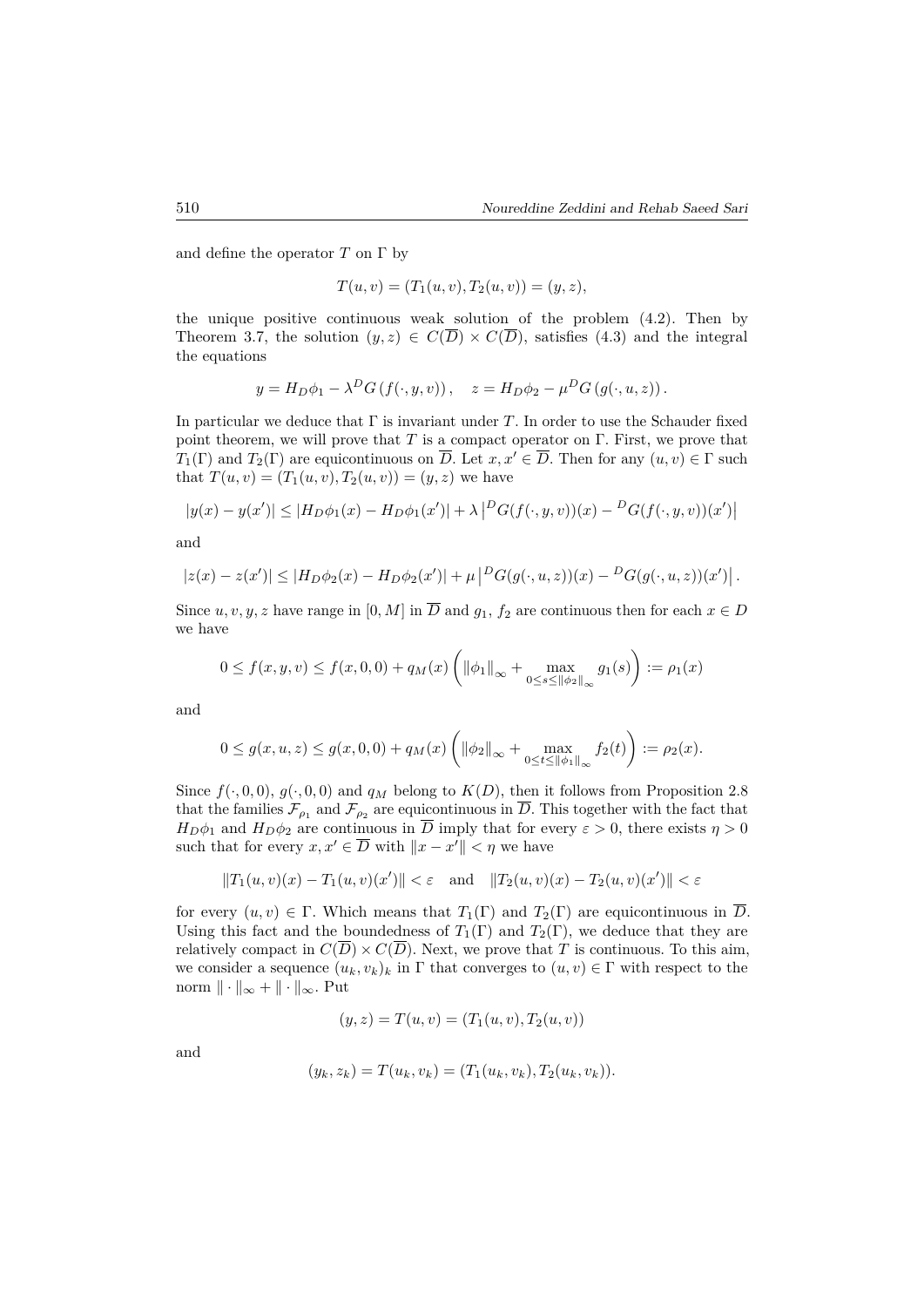Then we have

$$
y_k - y = \lambda^D G(f(\cdot, y, v)) - \lambda^D G(f(\cdot, y_k, v_k))
$$
  
=  $\lambda^D G(f(\cdot, y, v) - f(\cdot, y_k, v)) - \lambda^D G(f(\cdot, y_k, v_k) - f(\cdot, y_k, v))$ .

So

$$
(y_k - y) + \lambda^D G(f(\cdot, y_k, v) - f(\cdot, y, v)) = \lambda^D G(f(\cdot, y_k, v) - f(\cdot, y_k, v_k)). \tag{4.4}
$$

Put

$$
h_k(x) = \begin{cases} \frac{f(x, y_k(x), v(x)) - f(x, y(x), v(x))}{y_k(x) - y(x)} & \text{if } y_k(x) \neq y(x), \\ 0 & \text{if } y_k(x) = y(x). \end{cases}
$$

Then

$$
f(x, y_k(x), v(x)) - f(x, y(x), v(x)) = (y_k(x) - y(x))h_k(x),
$$

for every  $x \in D$ , and from hypotheses  $(H_4)$  and  $(H_6)$  we obtain  $0 \leq h_k(x) \leq q_M(x)$ for each *k* and each  $x \in D$ . Since  $q_M \in K(D)$ , then  $\lambda h_k$ . Thus equation (4.4) can be written

$$
(y_k - y) + {}^D G \left( \lambda h_k (y_k - y) \right) = \lambda {}^D G \left( f(\cdot, y_k, v) - f(\cdot, y_k, v_k) \right) \tag{4.5}
$$

with  $\lambda h_k \in K(D)$ . This allows us to apply  $(I - {}^D G_{\lambda h_k}(\lambda h_k(\cdot)))$  to equation (4.4) to obtain

$$
y_k - y = \lambda^D G_{\lambda h_k} \left( f(\cdot, y_k, v_k) - f(\cdot, y_k, v) \right).
$$

Hence it follows from hypothesis  $(H_6)$ , inequality  $(1.7)$  and the fourth property of Proposition 2.6 that there exists  $C > 0$  independent of  $k$  such that

$$
||y_k - y||_{\infty} \le C \lambda ||^D G (q_M) ||_{\infty} ||g_1(v) - g_1(v_k)||_{\infty}.
$$

Now, since  $v(x), v_k(x) \in [0, ||\phi_2||_{\infty}]$  for each  $x \in \overline{D}$  and each k, then using the uniform continuity of  $g_1$  on  $[0, ||\phi_2||_{\infty}]$  and the uniform convergence of  $(v_k)_k$  to  $v$  in  $\overline{D}$ , we deduce that  $(g_1(v_k))_k$  converges uniformly to  $g_1(v)$  in  $\overline{D}$ . Hence  $\lim_{k\to\infty} ||y_k - y||_{\infty} = 0$ . This proves that *T*<sub>1</sub> is continuous. In the same manner we prove that  $\lim_{k\to\infty} ||z_k - z||_{\infty} = 0$ , and so  $T_2$  is also continuous. Consequently *T* is continuous on  $\Gamma$ . From the Schauder fixed point theorem we deduce that there exist  $(u, v) \in \Gamma$  such that  $T(u, v) = (u, v)$ . Equivalently,

$$
u = H_D \phi_1 - \lambda^D G(f(\cdot, u, v))
$$
 and  $v = H_D \phi_2 - \mu^D G(g(\cdot, u, v)).$ 

The pair  $(u, v)$  is a positive continuous weak solution of  $(1.1)$  satisfying  $(4.1)$ .

**Example 4.4.** Let  $f : D \times [0, \infty) \times [0, \infty) \rightarrow [0, \infty)$  be defined by  $f(x, t, s) = p(x)f_1(t)g_1(s)$  with  $p \in K(D)$ ,  $g_1 : [0, \infty) \to [0, \infty)$  is continuous and  $f_1 : [0, \infty) \to [0, \infty)$  is continuous and nondecreasing and for each  $M > 0$ , there exists  $b = b(M) > 0$  such that

$$
f_1(t_2) - f_1(t_1) \leq b(t_2 - t_1)
$$
 for  $0 \leq t_1 \leq t_2 \leq M$ .

Then hypotheses  $(H_4)$ – $(H_6)$  are satisfied.

 $\Box$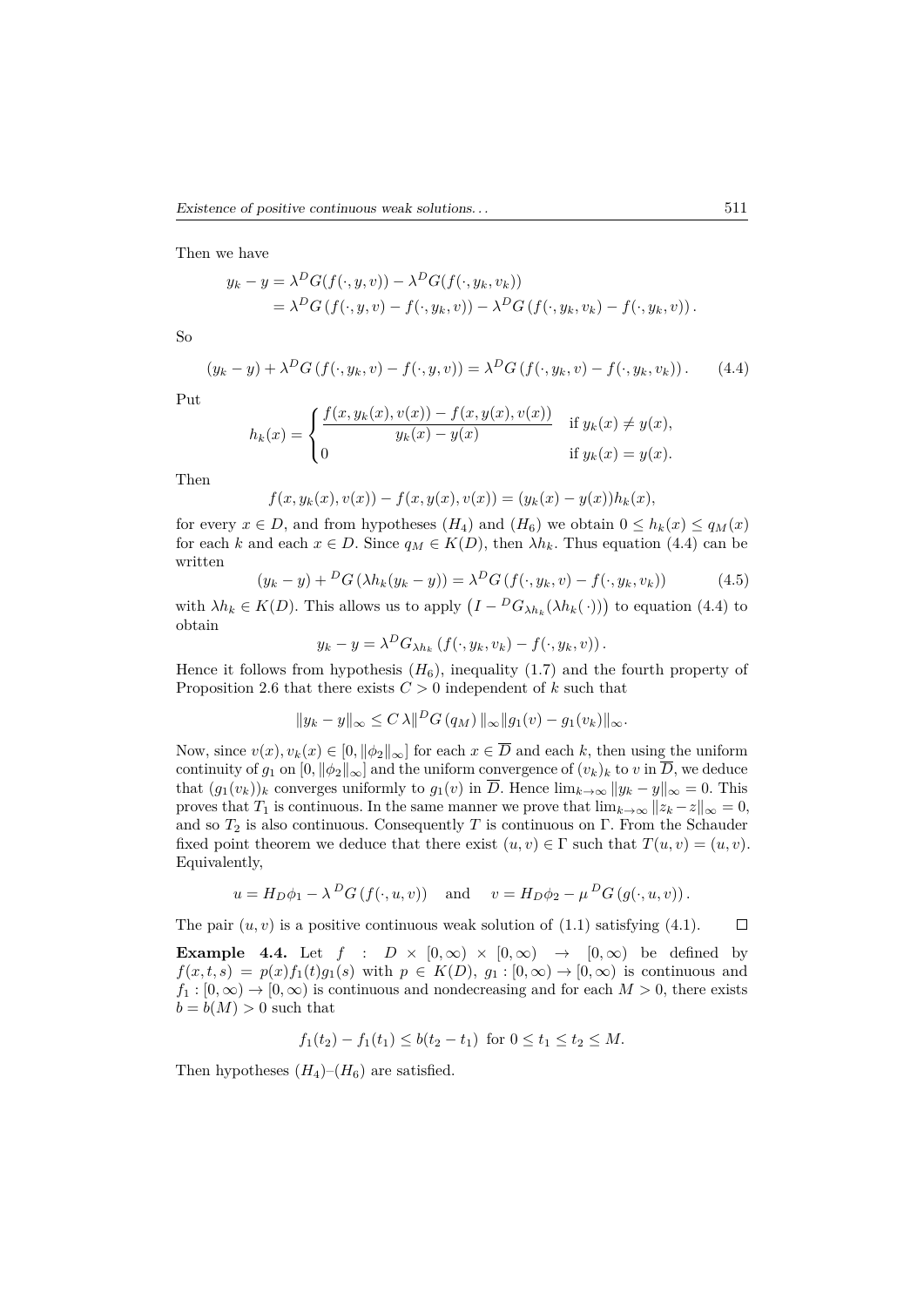**Example 4.5.** Let  $\alpha_1, \beta_1, \gamma_1, \nu_1 \in \mathbb{R}$  such that  $\alpha_1 \geq 0$ ,  $\alpha_1 + \gamma_1 \geq 0$  and define  $f: D \times [0, \infty) \times [0, \infty) \to [0, \infty)$  by

$$
f(x,t,s) = \frac{1}{(\rho_0(x))^{\beta_1}} (\rho_0(x) + t + s)^{\gamma_1} (\rho_0(x) + t)^{\alpha_1} (\rho_0(x) + s)^{\nu_1}.
$$

The condition  $\alpha_1 \geq 0$  and  $\alpha_1 + \gamma_1 \geq 0$  is a necessary and sufficient condition in order that *f* is nondecreasing with respect to the variable *t* for each  $(x, s) \in D \times [0, \infty)$ . Next, we assume that this condition is satisfied and we will prove that  $f$  satisfy  $(H_5)$ and  $(H_6)$  if  $\beta_1 < 2 + \min(\gamma_1 + \nu_1 - 1, \gamma_1 - 1, \nu_1 - 1, \alpha_1 - 1, 0)$ . Under this condition we clearly see that

$$
f(x,0,0) = \frac{1}{(\rho_0(x))^{\beta_1 - \gamma_1 - \alpha_1 - \nu_1}} \in K(D)
$$

and  $(H_5)$  is satisfied. To verify  $(H_6)$ , we consider  $M > 0$ ,  $0 \le t_1 \le t_2 \le M$  and  $0 \le s_1 \le s_2 \le M$ . Then, there exist  $\eta_1 \in (t_1 + s_1, t_2 + s_2), \eta_2 \in (t_1, t_2)$  and  $\eta_3 \in (s_1, s_2)$  such that

$$
(\rho_0(x) + t_2 + s_2)^{\gamma_1} - (\rho_0(x) + t_1 + s_1)^{\gamma_1} = \gamma_1(t_2 - t_1 + s_2 - s_1)(\rho_0(x) + \eta_1)^{\gamma_1 - 1},
$$
  

$$
(\rho_0(x) + t_2)^{\alpha_1} - (\rho_0(x) + t_1)^{\alpha_1} = \alpha_1(t_2 - t_1)(\rho_0(x) + \eta_2)^{\alpha_1 - 1}
$$

and

$$
\frac{1}{(\rho_0(x) + s_2)^{-\nu_1}} - \frac{1}{(\rho_0(x) + s_1)^{-\nu_1}} = \nu_1(s_2 - s_1) \frac{1}{(\rho_0(x) + \eta_3)^{1-\nu_1}}.
$$

So

$$
f(x, t_2, s_2) - f(x, t_1, s_1)
$$
\n
$$
= \frac{1}{(\rho_0(x))^{\beta_1}} \left[ \frac{(\rho_0(x) + t_2 + s_2)^{\gamma_1} (\rho_0(x) + t_2)^{\alpha_1}}{(\rho_0(x) + s_2)^{-\nu_1}} - \frac{(\rho_0(x) + t_1 + s_1)^{\gamma_1} (\rho_0(x) + t_1)^{\alpha_1}}{(\rho_0(x) + s_1)^{-\nu_1}} \right]
$$
\n
$$
= \frac{1}{(\rho_0(x))^{\beta_1}} \left[ \frac{[(\rho_0(x) + t_2 + s_2)^{\gamma_1} - (\rho_0(x) + t_1 + s_1)^{\gamma_1}] (\rho_0(x) + t_2)^{\alpha_1}}{(\rho_0(x) + s_2)^{-\nu_1}} + \frac{(\rho_0(x) + t_1 + s_1)^{\gamma_1} ((\rho_0(x) + t_2)^{\alpha_1} - (\rho_0(x) + t_1)^{\alpha_1})}{(\rho_0(x) + s_2)^{-\nu_1}} \right]
$$
\n
$$
+ \frac{(\rho_0(x) + t_1 + s_1)^{\gamma_1} (\rho_0(x) + t_1)^{\alpha_1}}{(\rho_0(x))^{\beta_1}} \left[ \frac{1}{(\rho_0(x) + s_2)^{-\nu_1}} - \frac{1}{(\rho_0(x) + s_1)^{-\nu_1}} \right]
$$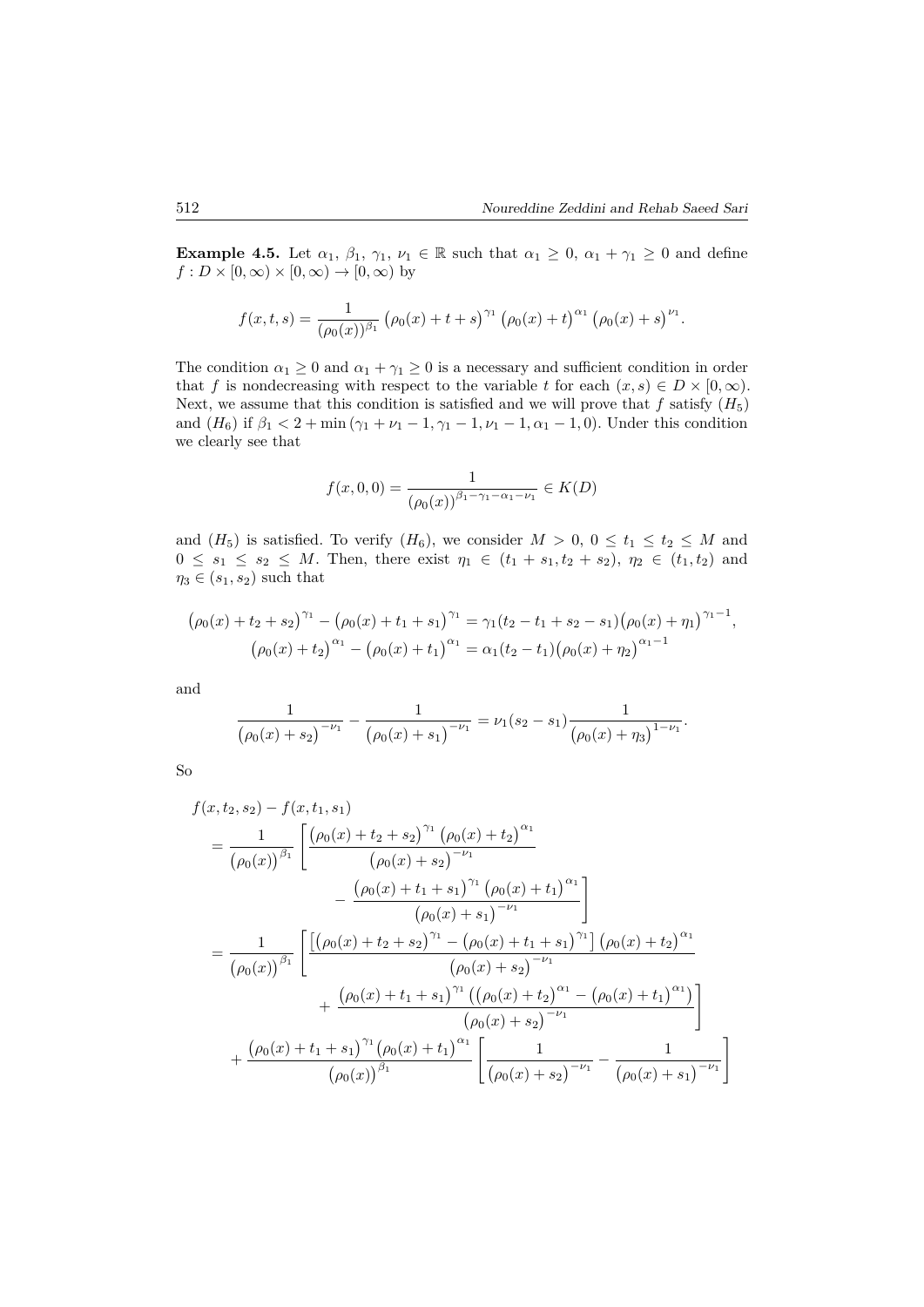Existence of positive continuous weak solutions. . . 513

$$
= \frac{1}{(\rho_0(x))^{\beta_1}} \left[ \frac{\gamma_1(t_2 - t_1 + s_2 - s_1)(\rho_0(x) + \eta_1)^{\gamma_1 - 1}(\rho_0(x) + t_2)^{\alpha_1}}{(\rho_0(x) + s_2)^{-\nu_1}} + \frac{\alpha_1(t_2 - t_1)(\rho_0(x) + \eta_2)^{\alpha_1 - 1}(\rho_0(x) + t_1 + s_1)^{\gamma_1}}{(\rho_0(x) + s_2)^{-\nu_1}} + \frac{\nu_1(s_2 - s_1)(\rho_0 + t_1 + s_1)^{\gamma_1}(\rho_0(x) + t_1)^{\alpha_1} \frac{1}{(\rho_0(x) + \eta_3)^{1 - \nu_1}}}{\frac{1}{(\rho_0(x))^{\beta_1}} \left[ (t_2 - t_1) T_1 + (s_2 - s_1) T_2 \right],
$$

where

$$
T_1 = \frac{\gamma_1(\rho_0(x) + \eta_1)^{\gamma_1 - 1}(\rho_0(x) + t_2)^{\alpha_1} + \alpha_1(\rho_0(x) + \eta_2)^{\alpha_1 - 1}(\rho_0(x) + t_1 + s_1)^{\gamma_1}}{(\rho_0(x) + s_2)^{-\nu_1}}
$$

and

$$
T_2 = \frac{\gamma_1(\rho_0(x) + \eta_1)^{\gamma_1 - 1}(\rho_0(x) + t_2)^{\alpha_1}}{(\rho_0(x) + s_2)^{-\nu_1}} + \frac{\nu_1(\rho_0 + t_1 + s_1)^{\gamma_1}(\rho_0(x) + t_1)^{\alpha_1}}{(\rho_0(x) + \eta_3)^{1 - \nu_1}}.
$$

To estimate  $T_1$  and  $T_2$ , we discuss the following cases. *Case 1.*  $\alpha_1 \geq 1$ 

In this case we discuss nine subcases.

1) If  $\gamma_1 \geq 1$  and  $\nu_1 \geq 1$ , then  $T_1 \leq C$  and  $T_2 \leq C$ . Hence

$$
|f(x,t_2,s_2)-f(x,t_1,s_1)|\leq \frac{C}{(\rho_0(x))^{\beta_1}}\left[(t_2-t_1)+(s_2-s_1)\right].
$$

2) If  $\gamma_1 \geq 1$  and  $0 \leq \nu_1 < 1$ , then  $T_1 \leq C$  and  $T_2 \leq \frac{C}{(\rho_0(r))}$  $\frac{C}{(\rho_0(x))^{1-\nu_1}}$ . Hence

$$
|f(x,t_2,s_2)-f(x,t_1,s_1)| \leq \frac{C}{(\rho_0(x))^{\beta_1+1-\nu_1}} \left[ (t_2-t_1) + (s_2-s_1) \right].
$$

3) If  $\gamma_1 \geq 1$  and  $\nu_1 < 0$ , then  $T_1 \leq \frac{C}{(\rho_0(x))}$  $\frac{C}{(\rho_0(x))^{-\nu_1}}$  and  $T_2 \le \frac{C}{(\rho_0(x))}$  $\frac{C}{(\rho_0(x))^{1-\nu_1}}$ . Hence

$$
|f(x,t_2,s_2)-f(x,t_1,s_1)| \leq \frac{C}{(\rho_0(x))^{\beta_1+1-\nu_1}}\left[(t_2-t_1)+(s_2-s_1)\right].
$$

4) If  $0 \leq \gamma_1 < 1$  and  $\nu_1 \geq 1$ , then  $T_1 \leq \frac{C}{(\rho_0(x))}$  $\frac{C}{(\rho_0(x))^{1-\gamma_1}}$  and  $T_2 \le \frac{C}{(\rho_0(x))^{1-\gamma_1}}$  $\frac{C}{(\rho_0(x))^{1-\gamma_1}}$ . Hence  $|f(x, t_2, s_2) - f(x, t_1, s_1)| \leq \frac{C}{(\rho_0(x))^{\beta_1 + 1 - \gamma_1}} [(t_2 - t_1) + (s_2 - s_1)].$ 

5) If  $0 \leq \gamma_1 < 1$  and  $0 \leq \nu_1 < 1$ , then

$$
T_1 \le \frac{C}{(\rho_0(x))^{1-\gamma_1}}
$$
 and  $T_2 \le \frac{C_1}{(\rho_0(x))^{1-\gamma_1}} + \frac{C_2}{(\rho_0(x))^{1-\nu_1}} \le \frac{C}{(\rho_0(x))^{\max(1-\gamma_1,1-\nu_1)}}.$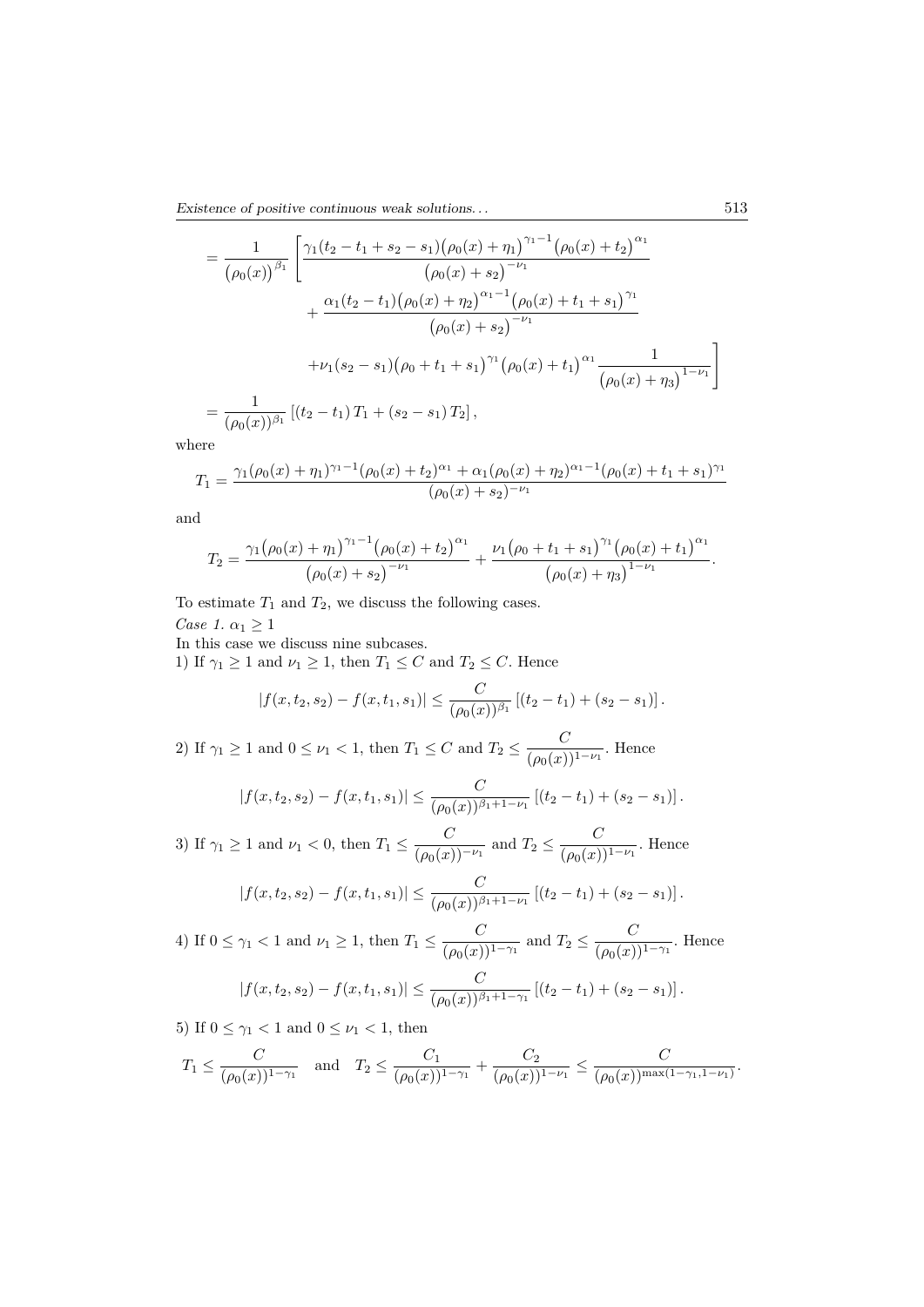Hence

$$
|f(x,t_2,s_2)-f(x,t_1,s_1)|\leq \frac{C}{(\rho_0(x))^{\beta_1-\min(\gamma_1-1,\nu_1-1)}}\left[(t_2-t_1)+(s_2-s_1)\right].
$$

6) If  $0 \leq \gamma_1 < 1$  and  $\nu_1 < 0$ , then

$$
T_1 \leq \frac{C}{(\rho_0(x))^{1-\gamma_1-\nu_1}}
$$
 and  $T_2 \leq \frac{C_1}{(\rho_0(x))^{1-\gamma_1-\nu_1}} + \frac{C_2}{(\rho_0(x))^{1-\nu_1}} \leq \frac{C}{(\rho_0(x))^{1-\nu_1}}.$ 

Hence

$$
|f(x,t_2,s_2)-f(x,t_1,s_1)|\leq \frac{C}{(\rho_0(x))^{\beta_1+1-\nu_1}}\left[(t_2-t_1)+(s_2-s_1)\right].
$$

7) If  $-\alpha_1 \leq \gamma_1 < 0$  and  $\nu_1 \geq 1$ , then

$$
T_1 \leq \frac{C_1}{(\rho_0(x))^{1-\gamma_1}} + \frac{C_2}{(\rho_0(x))^{-\gamma_1}} \leq \frac{C}{(\rho_0(x))^{1-\gamma_1}}
$$
 and  $T_2 \leq \frac{C}{(\rho_0(x))^{1-\gamma_1}}$ .

Hence

$$
|f(x,t_2,s_2)-f(x,t_1,s_1)|\leq \frac{C}{(\rho_0(x))^{\beta_1+1-\gamma_1}}\left[(t_2-t_1)+(s_2-s_1)\right].
$$

8) If  $-\alpha_1 \leq \gamma_1 < 0$  and  $0 \leq \nu_1 < 1$ , then

$$
T_1 \le \frac{C_1}{(\rho_0(x))^{1-\gamma_1}} + \frac{C_2}{(\rho_0(x))^{-\gamma_1}} \le \frac{C}{(\rho_0(x))^{1-\gamma_1}}
$$

and

$$
T_2 \le \frac{C_1}{(\rho_0(x))^{1-\gamma_1}} + \frac{C_2}{(\rho_0(x))^{1-\gamma_1-\nu_1}} \le \frac{C}{(\rho_0(x))^{1-\gamma_1}}.
$$

Hence

$$
|f(x,t_2,s_2)-f(x,t_1,s_1)|\leq \frac{C}{(\rho_0(x))^{\beta_1+1-\gamma_1}}\left[(t_2-t_1)+(s_2-s_1)\right].
$$

9) If  $-\alpha_1 \leq \gamma_1 < 0$  and  $\nu_1 < 0$ , then

$$
T_1 \le \frac{C_1}{(\rho_0(x))^{1-\gamma_1-\nu_1}} + \frac{C_2}{(\rho_0(x))^{-\gamma_1-\nu_1}} \le \frac{C}{(\rho_0(x))^{1-\gamma_1-\nu_1}} \text{ and } T_2 \le \frac{C}{(\rho_0(x))^{1-\gamma_1-\nu_1}}.
$$

Hence

$$
|f(x,t_2,s_2)-f(x,t_1,s_1)|\leq \frac{C}{(\rho_0(x))^{\beta_1+1-\gamma_1-\nu_1}}\left[(t_2-t_1)+(s_2-s_1)\right].
$$

*Case 2.*  $0 \leq \alpha_1 < 1$ 

In this case we discuss also nine subcases. 1) If  $\gamma_1 \geq 1$  and  $\nu_1 \geq 1$ , then

$$
T_1 \le C_1 + \frac{C_2}{(\rho_0(x))^{1-\alpha_1}} \le \frac{C}{(\rho_0(x))^{1-\alpha_1}}
$$

and  $T_2 \leq C$ .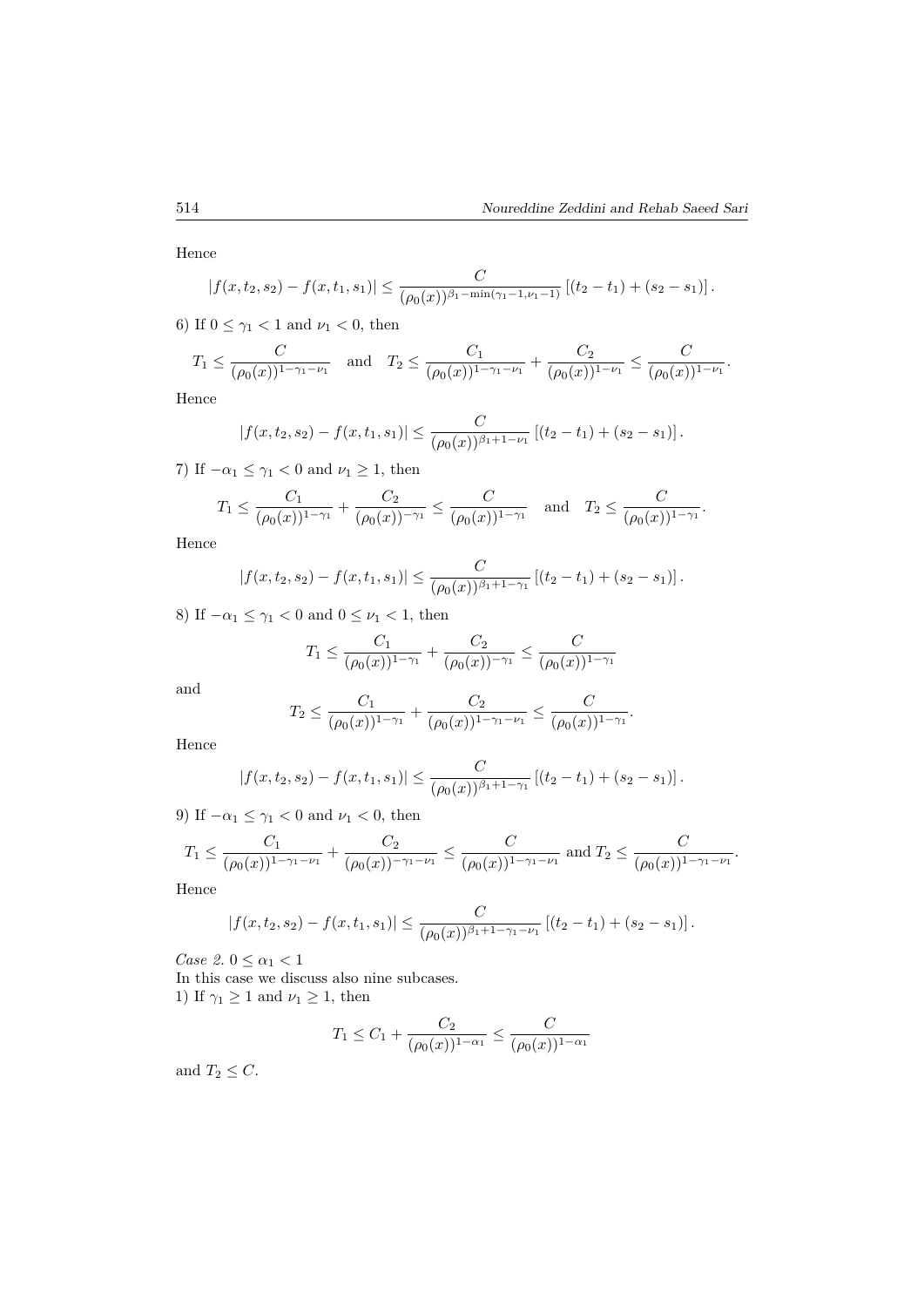Hence

$$
|f(x,t_2,s_2)-f(x,t_1,s_1)|\leq \frac{C}{(\rho_0(x))^{\beta_1+1-\alpha_1}}\left[(t_2-t_1)+(s_2-s_1)\right].
$$

2) If  $\gamma_1 \geq 1$  and  $0 \leq \nu_1 < 1$ , then  $T_1 \leq C_1 + \frac{C_2}{(\rho_0(x))^{1-\alpha_1}}$  and  $T_2 \leq C_1 + \frac{C_2}{(\rho_0(x))^{1-\alpha_1}}$  $\frac{C_2}{(\rho_0(x))^{1-\nu_1}}$ . Hence

$$
|f(x,t_2,s_2)-f(x,t_1,s_1)| \leq \frac{C}{(\rho_0(x))^{\beta_1-\min(\alpha_1-1,\nu_1-1)}}\left[(t_2-t_1)+(s_2-s_1)\right].
$$

3) If  $\gamma_1 \geq 1$  and  $\nu_1 < 0$ , then

$$
T_1 \le \frac{C_1}{(\rho_0(x))^{-\nu_1}} + \frac{C_2}{(\rho_0(x))^{1-\alpha_1-\nu_1}} \le \frac{C}{(\rho_0(x))^{1-\alpha_1-\nu_1}}
$$

and

$$
T_2 \le \frac{C_1}{(\rho_0(x))^{-\nu_1}} + \frac{C_2}{(\rho_0(x))^{1-\nu_1}} \le \frac{C}{(\rho_0(x))^{1-\nu_1}}.
$$

Hence

$$
|f(x,t_2,s_2)-f(x,t_1,s_1)|\leq \frac{C}{(\rho_0(x))^{\beta_1+1-\nu_1}}\left[(t_2-t_1)+(s_2-s_1)\right].
$$

4) If  $0 \leq \gamma_1 < 1$  and  $\nu_1 \geq 1$ , then

$$
T_1 \le \frac{C_1}{(\rho_0(x))^{1-\gamma_1}} + \frac{C_1}{(\rho_0(x))^{1-\alpha_1}} \le \frac{C}{(\rho_0(x))^{\max(1-\gamma_1, 1-\alpha_1)}}
$$

and

$$
T_2 \le \frac{C_1}{(\rho_0(x))^{1-\gamma_1}} + C_2.
$$

Hence

$$
|f(x,t_2,s_2)-f(x,t_1,s_1)| \leq \frac{C}{(\rho_0(x))^{\beta_1-\min(\gamma_1-1,\alpha_1-1)}}\left[(t_2-t_1)+(s_2-s_1)\right].
$$

5) If  $0 \leq \gamma_1 < 1$  and  $0 \leq \nu_1 < 1$ , then

$$
T_1 \le \frac{C_1}{(\rho_0(x))^{1-\gamma_1}} + \frac{C_2}{(\rho_0(x))^{1-\alpha_1}}
$$

and

$$
T_2 \leq \frac{C_1}{(\rho_0(x))^{1-\gamma_1}} + \frac{C_2}{(\rho_0(x))^{1-\nu_1}} \leq \frac{C}{(\rho_0(x))^{\max(1-\gamma_1, 1-\nu_1)}}.
$$

Hence

$$
|f(x,t_2,s_2)-f(x,t_1,s_1)| \leq \frac{C}{(\rho_0(x))^{\beta_1-\min(\gamma_1-1,\nu_1-1,\alpha_1-1)}}\left[(t_2-t_1)+(s_2-s_1)\right].
$$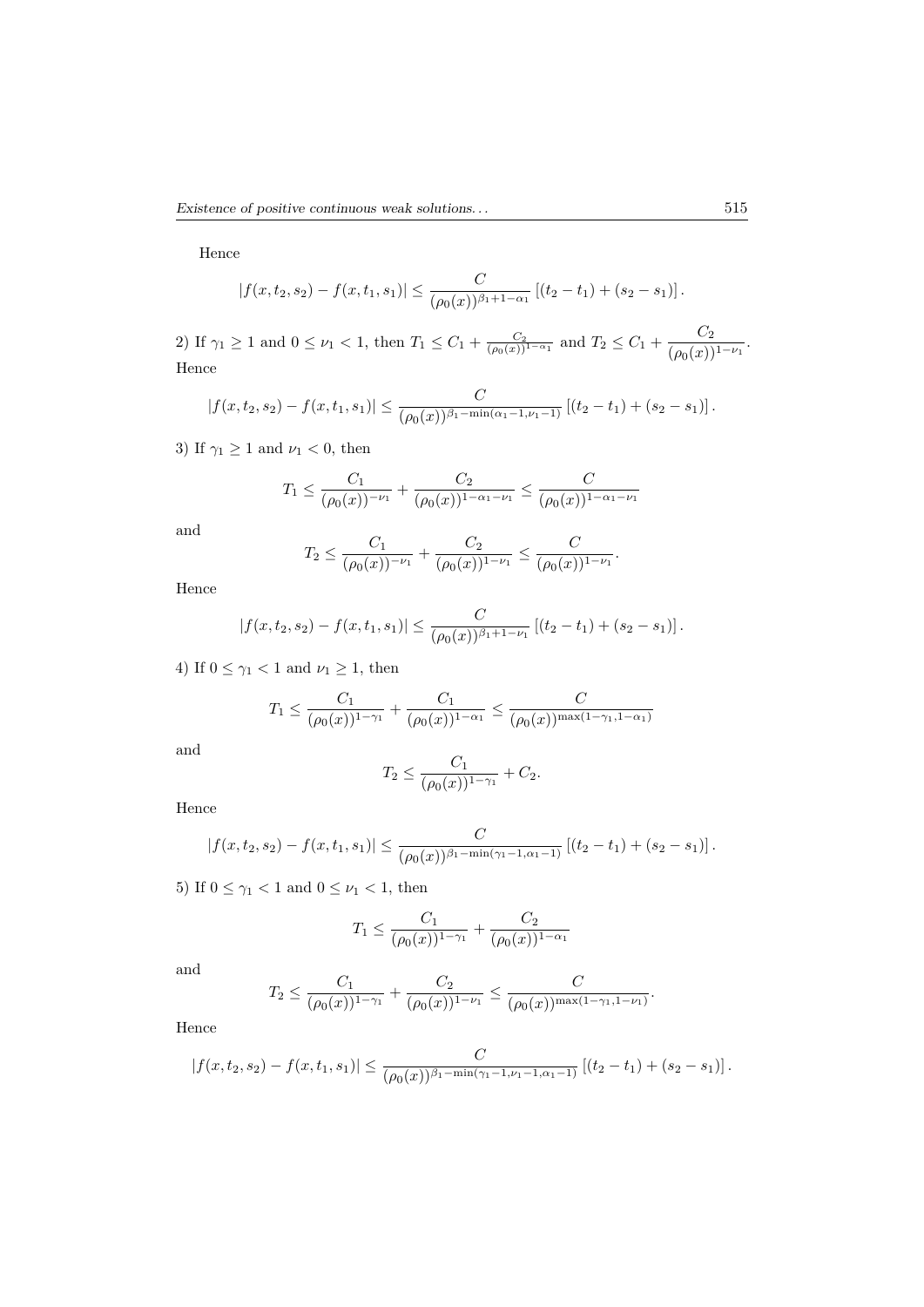*.*

6) If  $0 \leq \gamma_1 < 1$  and  $\nu_1 < 0$ , then

$$
T_1 \le \frac{C_1}{(\rho_0(x))^{1-\gamma_1-\nu_1}} + \frac{C_2}{(\rho_0(x))^{1-\alpha_1-\nu_1}} \le \frac{C}{(\rho_0(x))^{\max(1-\gamma_1,1-\alpha_1)}}
$$

and

$$
T_2 \le \frac{C_1}{(\rho_0(x))^{1-\gamma_1-\nu_1}} + \frac{C_2}{(\rho_0(x))^{1-\nu_1}} \le \frac{C}{(\rho_0(x))^{1-\nu_1}}
$$

Hence

$$
|f(x,t_2,s_2)-f(x,t_1,s_1)|\leq \frac{C}{(\rho_0(x))^{\beta_1+1-\nu_1}}\left[(t_2-t_1)+(s_2-s_1)\right].
$$

7) If  $-\alpha_1 \leq \gamma_1 < 0$  and  $\nu_1 \geq 1$ , then

$$
T_1 \le \frac{C_1}{(\rho_0(x))^{1-\gamma_1}} + \frac{C_2}{(\rho_0(x))^{-\gamma_1}} \le \frac{C}{(\rho_0(x))^{1-\gamma_1}}
$$
 and  $T_2 \le \frac{C}{(\rho_0(x))^{1-\gamma_1}}$ .

Hence

$$
|f(x,t_2,s_2)-f(x,t_1,s_1)|\leq \frac{C}{(\rho_0(x))^{\beta_1+1-\gamma_1}}\left[(t_2-t_1)+(s_2-s_1)\right].
$$

8) If  $-\alpha_1 \leq \gamma_1 < 0$  and  $0 \leq \nu_1 < 1$ , then

$$
T_1 \le \frac{C_1}{(\rho_0(x))^{1-\gamma_1}} + \frac{C_2}{(\rho_0(x))^{-\gamma_1}} \le \frac{C}{(\rho_0(x))^{1-\gamma_1}}
$$

and

$$
T_2 \leq \frac{C_1}{(\rho_0(x))^{1-\gamma_1}} + \frac{C_2}{(\rho_0(x))^{1-\gamma_1-\nu_1}} \leq \frac{C}{(\rho_0(x))^{1-\gamma_1}}.
$$

Hence

$$
|f(x,t_2,s_2)-f(x,t_1,s_1)|\leq \frac{C}{(\rho_0(x))^{\beta_1+1-\gamma_1}}\left[(t_2-t_1)+(s_2-s_1)\right].
$$

9) If  $-\alpha_1 \leq \gamma_1 < 0$  and  $\nu_1 < 0$ , then

$$
T_1 \le \frac{C_1}{(\rho_0(x))^{1-\gamma_1-\nu_1}} + \frac{C_2}{(\rho_0(x))^{-\gamma_1-\nu_1}} \le \frac{C}{(\rho_0(x))^{1-\gamma_1-\nu_1}}
$$

and

$$
T_2 \leq \frac{C}{(\rho_0(x))^{1-\gamma_1-\nu_1}}.
$$

Hence

$$
|f(x,t_2,s_2)-f(x,t_1,s_1)|\leq \frac{C}{(\rho_0(x))^{\beta_1+1-\gamma_1-\nu_1}}\left[(t_2-t_1)+(s_2-s_1)\right].
$$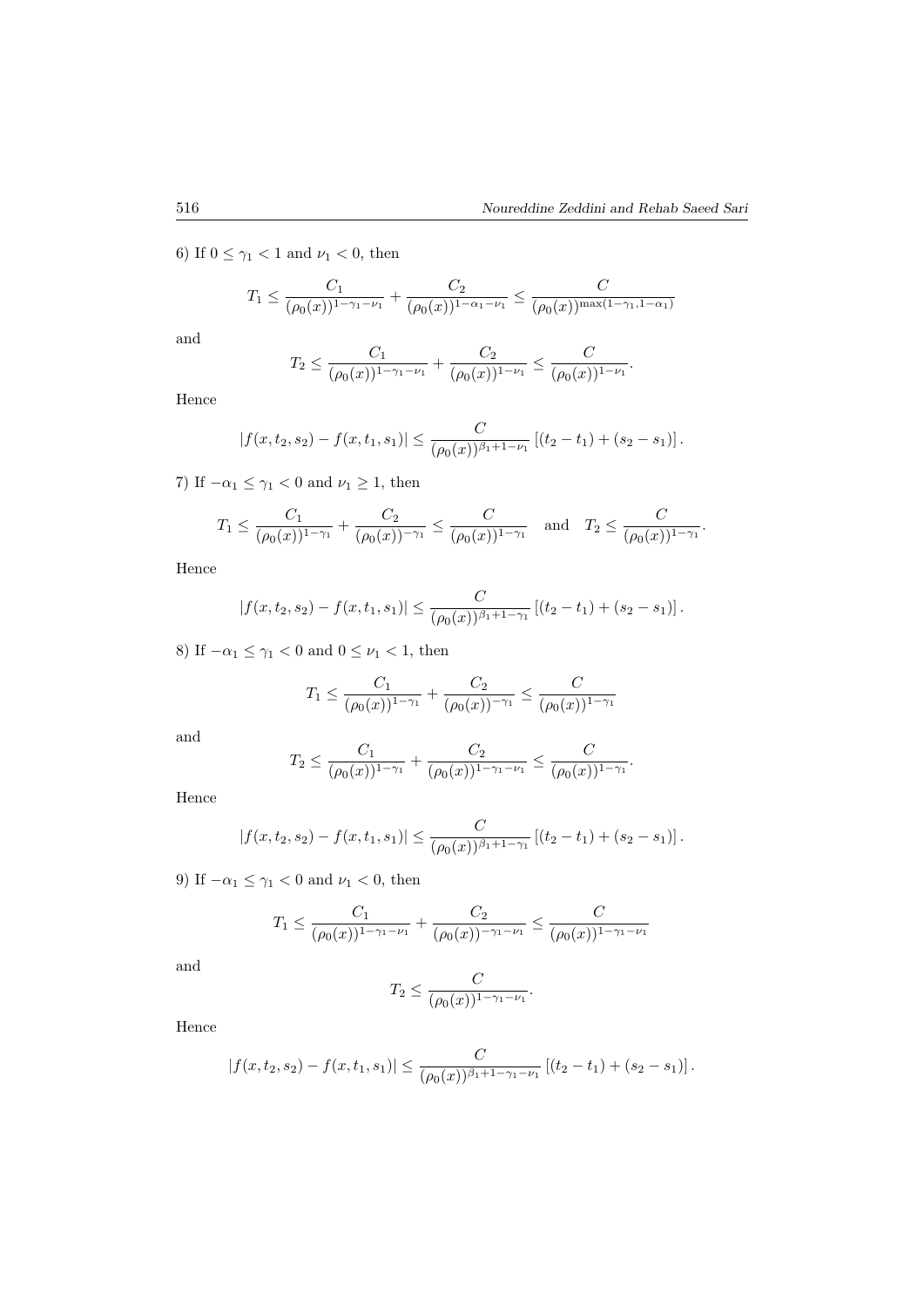By regrouping all these cases we obtain

$$
|f(x, t_2, s_2) - f(x, t_1, s_1)|
$$
  
\n
$$
\leq \frac{C}{(\rho_0(x))^{\beta_1 - \min(\gamma_1 + \nu_1 - 1, \gamma_1 - 1, \nu_1 - 1, \alpha_1 - 1, 0)}} [(t_2 - t_1) + (s_2 - s_1)].
$$

This shows that  $f$  satisfy  $(H_6)$  with

$$
q_M(x) = \frac{C}{(\rho_0(x))^{\beta_1 - \min(\gamma_1 + \nu_1 - 1, \gamma_1 - 1, \nu_1 - 1, \alpha_1 - 1, 0)}}.
$$

To guarantee that *f* satisfy  $(H_7)$ , we assume the following stronger conditions on  $\beta_1$ . Namely,  $\beta_1 < 1 + \min(\gamma_1 + \nu_1 - 1, \gamma_1 - 1, \nu_1 - 1, \alpha_1 - 1, 0)$ . Indeed using the fact that  $\alpha_1 \geq 0$ , we obtain

$$
\min(\gamma_1 + \nu_1 - 1, \alpha_1 - 1) = -1 + \min(\gamma_1 + \nu_1, \alpha_1) \leq -1 + \gamma_1 + \nu_1 + \alpha_1.
$$

Hence

$$
\min(\gamma_1 + \nu_1 - 1, \gamma_1 - 1, \nu_1 - 1, \alpha_1 - 1, 0) \le -1 + \gamma_1 + \nu_1 + \alpha_1.
$$

Consequently

$$
\omega_1(x) = f(x, 0, 0) + ||\phi_2||_{\infty} q_M(x)
$$
  
= 
$$
\frac{1}{(\rho_0(x))^{\beta_1 - \gamma_1 - \alpha_1 - \nu_1}} + \frac{C||\phi_2||_{\infty}}{(\rho_0(x))^{\beta_1 - \min(\gamma_1 + \nu_1 - 1, \gamma_1 - 1, \nu_1 - 1, \alpha_1 - 1, 0)}}
$$
  

$$
\leq \frac{C||\phi_2||_{\infty}}{(\rho_0(x))^{\beta_1 - \min(\gamma_1 + \nu_1 - 1, \gamma_1 - 1, \nu_1 - 1, \alpha_1 - 1, 0)}}.
$$

Now, since  $\beta_1 - \min(\gamma_1 + \nu_1 - 1, \gamma_1 - 1, \nu_1 - 1, \alpha_1 - 1, 0) < 1$ , then we deduce from proposition 5 in [15] that there exists  $C_1 > 0$  such that

$$
\frac{1}{C_1}\rho_0(x) \leq {}^D G(\omega_1)(x) \leq C_1\rho_0(x)
$$

for every  $x \in D$ . On the other hand, since *D* is a bounded  $C^{1,1}$ -domain and  $H_D \phi_1$  is positive and harmonic in *D*, then it follows from Corollary 6.2 in [1] that there exists  $C_2 > 0$  depending only on  $\phi_1$  and *D* such that  $C_2 \rho_0(x) \leq H_D \phi_1(x)$  for every  $x \in D$ . Consequently for  $x \in D$  we have

$$
\frac{H_D \phi_1(x)}{D_G(\omega_1)(x)} \ge \frac{C_2 \rho_0(x)}{C_1 \rho_0(x)} = \frac{C_2}{C_1} > 0
$$

and then  $\sigma_1 > 0$ .

The development of the previous example leads us to the following consequence that we cannot deduce using results of  $[2, 11]$  and  $[19]$ .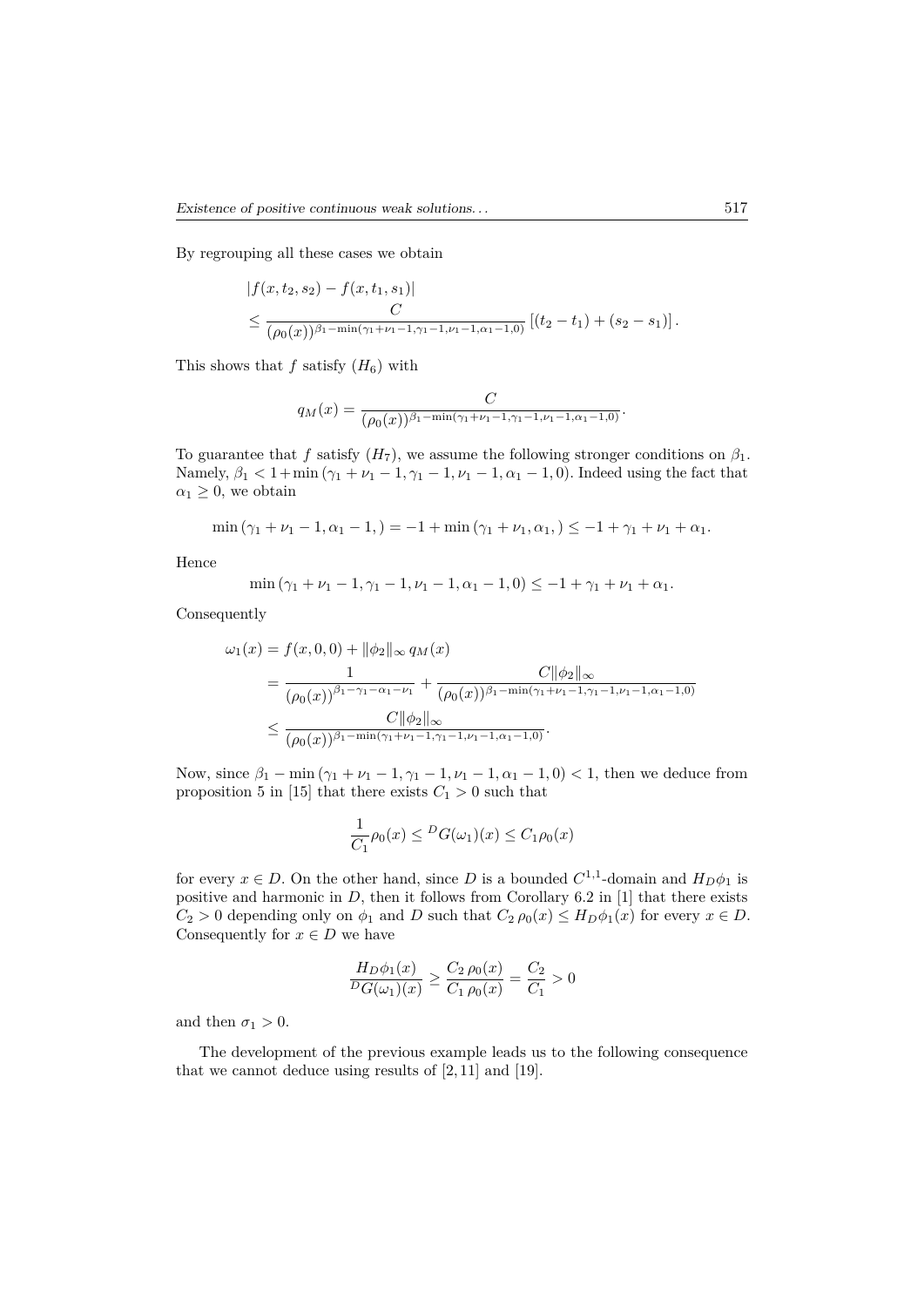**Corollary 4.6.** Let  $\alpha_1, \alpha_2, \beta_1, \beta_2, \gamma_1, \gamma_2, \nu_1, \nu_2 \in \mathbb{R}$  such that  $\alpha_1 \geq 0$ ,  $\alpha_1 + \gamma_1 \geq 0$ ,  $\nu_2 \geq 0$ ,  $\nu_2 + \gamma_2 \geq 0$ ,  $\beta_1 < 1 + \min(\gamma_1 + \nu_1 - 1, \gamma_1 - 1, \nu_1 - 1, \alpha_1 - 1, 0)$  and  $\beta_2 <$  $1 + \min (\gamma_2 + \alpha_2 - 1, \gamma_2 - 1, \alpha_2 - 1, \nu_2 - 1, 0)$ *. Let D is a bounded*  $C^{1,1}$ *-domain of*  $\mathbb{R}^d$ *, d* ≥ 2*, ϕ*1*, ϕ*<sup>2</sup> *nontrivial nonnegative continuous functions on ∂D. Then there exist*  $\lambda_0 > 0$  *and*  $\mu_0 > 0$  *such that for every*  $\lambda \in [0, \lambda_0)$  *and*  $\mu \in [0, \mu_0)$  *the system* 

$$
\begin{cases} \Delta u = \frac{\lambda}{(\rho_0(x))^{\beta_1}} \left( \rho_0(x) + u(x) + v(x) \right)^{\gamma_1} \left( \rho_0(x) + u(x) \right)^{\alpha_1} \left( \rho_0(x) + v(x) \right)^{\nu_1} in D, \\ \Delta v = \frac{\mu}{(\rho_0(x))^{\beta_2}} \left( \rho_0(x) + u(x) + v(x) \right)^{\gamma_2} \left( \rho_0(x) + u(x) \right)^{\alpha_2} \left( \rho_0(x) + v(x) \right)^{\nu_2} in D, \\ u = \phi_1 \quad and \quad v = \phi_2 \quad on \quad \partial D, \end{cases}
$$

*has a positive continuous weak solution* (*u, v*) *satisfying*

 $\widetilde{c}_1 \times H_D \phi_1 \leq u \leq H_D \phi_1$  *and*  $\widetilde{c}_2 \times u H_D \phi_2 \leq v \leq H_D \phi_2$  *in D*,

*where*  $\widetilde{c}_{1,\lambda}$ ,  $\widetilde{c}_{2,\mu} \in [0,1)$ *.* 

#### REFERENCES

- [1] H. Aikawa, T. Kilpeläinen, N. Shanmugalingam, X. Zhong, *Boundary Harnack principle for p-harmonic functions in smooth Euclidean domains*, Potential Anal. **26** (2007), no. 3, 281–301.
- [2] R. Alsaedi, H. Mâagli, N. Zeddini, *Positive solutions for some competitive elliptic systems*, Math. Slovaca **64** (2014), no. 1, 61–72.
- [3] I. Bachar, H. Mâagli, N. Zeddini, *Estimates on the Green function and existence of positive solutions of nonlinear singular elliptic equations*, Commun. Contemp. Math. **5** (2003), no. 3, 401–434.
- [4] M. Bełdziński, M. Galewski, *On solvability of elliptic boundary value problems via global invertibility*, Opuscula Math. **20** (2020), no. 1, 37–47.
- [5] H. Ben Sâad, *Généralisation des noyaux Vh et applications*, Séminaire de Théorie du Potentiel de Paris, Lecture Notes in Math., Springer-Verlag **1061** (1984), 14–39.
- [6] Z.Q. Chen, R.J. Williams, Z. Zhao, *On the existence of positive solutions of semilinear elliptic equations with Dirichlet boundary conditions*, Math. Ann. **298** (1994), no. 3, 543–556.
- [7] K.L. Chung, J.B. Walsh, *Markov processes, Brownian motion, and time symmetry*, 2nd ed., Springer, 2005.
- [8] K.L. Chung, Z. Zhao, *From Brownian motion to Schrödinger's equation*, Springer-Verlag, 1995.
- [9] R. Dautray, J.L. Lions, *Mathematical Analysis and Numerical Methods for Science and Technology*, vol. 1, Physical Origins and Classical Methods, Springer-Verlag 1990.
- [10] G. Figueiredo, V.D. Radulescu, *Nonhomogeneous equations with critical exponential growth and lack of compactness*, Opuscula Math. **40** (2020), no. 1, 71–92.